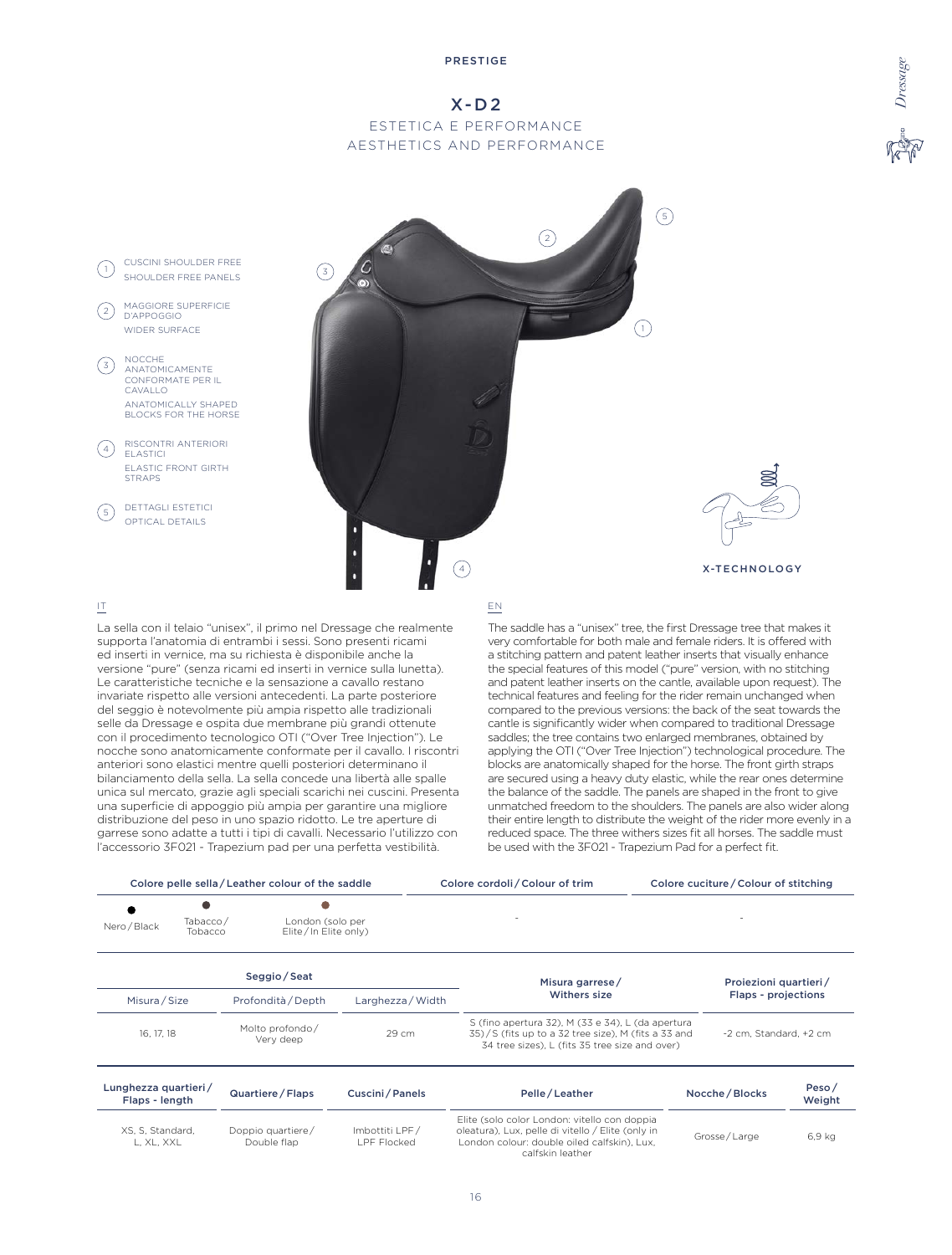# X-D2 K ESTETICA E PERFORMANCE AESTHETICS AND PERFORMANCE



# IT

 $\left(3\right)$ 

 $(4)$ 

 $(5)$ 

 $\left( 2\right)$ 

La sella con il telaio "unisex", il primo che realmente supporta l'anatomia di entrambi i sessi. Sono presenti ricami ed inserti in vernice, ma su richiesta è disponibile anche la versione "pure" (senza ricami ed inserti in vernice sulla lunetta). Le caratteristiche tecniche e la sensazione a cavallo restano invariate, la parte posteriore del seggio è notevolmente più ampia rispetto alle tradizionali selle da Dressage e ospita due membrane più grandi ottenute con il procedimento tecnologico OTI ("Over Tree Injection"). Le nocche sono anatomicamente conformate per il cavallo. I riscontri anteriori sono elastici mentre quelli posteriori determinano il bilanciamento della sella. La sella concede una libertà alle spalle unica sul mercato, grazie agli speciali scarichi nei cuscini. Presenta una superficie di appoggio più ampia per garantire una migliore distribuzione del peso in uno spazio ridotto. Le tre aperture di garrese sono adatte a tutti i tipi di cavalli. Necessario l'utilizzo con l'accessorio 3F021 - Trapezium pad per una perfetta vestibilità.

### EN

The saddle has a "unisex" tree, the first tree that makes it very comfortable for both male and female riders. It is offered with a stitching pattern and patent leather inserts that visually enhance the special features of this model ("pure" version, with no stitching and patent leather inserts on the cantle, available upon request). The technical features and the feeling for the rider remain unchanged: the back of the seat towards the cantle is significantly wider when compared to traditional Dressage saddles; the tree contains two enlarged membranes, obtained by applying the OTI ("Over Tree Injection") technological procedure. The blocks are anatomically shaped for the horse. The front girth straps are secured using a heavy duty elastic, while the rear ones determine the balance of the saddle. The panels are shaped in the front to give an unmatched freedom to the shoulders. The panels are also wider along their entire length to distribute the weight of the rider more evenly in a reduced space. The three withers sizes fit all horses. The saddle must be used with the 3F021 - Trapezium Pad for a perfect fit.

|                                        |                     | Colore pelle sella / Leather colour of the saddle |                               | Colore cordoli / Colour of trim                                                                                                                                      |                     | Colore cuciture / Colour of stitching |                        |  |
|----------------------------------------|---------------------|---------------------------------------------------|-------------------------------|----------------------------------------------------------------------------------------------------------------------------------------------------------------------|---------------------|---------------------------------------|------------------------|--|
| Nero / Black                           | Tabacco/<br>Tobacco | London (solo per<br>$E$ lite / In Elite only)     |                               |                                                                                                                                                                      |                     |                                       |                        |  |
|                                        |                     | Seggio/Seat                                       |                               | Misura garrese/                                                                                                                                                      |                     | Proiezioni quartieri/                 |                        |  |
| Misura / Size<br>Profondità / Depth    |                     | Larghezza / Width                                 | Withers size                  |                                                                                                                                                                      | Flaps - projections |                                       |                        |  |
| 16, 17, 18                             |                     | Molto profondo/<br>Very deep                      | 29 cm                         | S (fino apertura 32), M (33 e 34), L (da apertura<br>35)/S (fits up to a 32 tree size), M (fits a 33 and<br>34 tree sizes), L (fits 35 tree size and over)           |                     |                                       | -2 cm. Standard, +2 cm |  |
| Lunghezza quartieri/<br>Flaps - length |                     | Quartiere / Flaps                                 | Cuscini/Panels                | Pelle / Leather                                                                                                                                                      |                     | Nocche / Blocks                       | Peso/<br>Weight        |  |
| XS, S, Standard,<br>L, XL, XXL         |                     | Mono quartiere/<br>Mono flap                      | Imbottiti LPF/<br>LPF Flocked | Elite (solo color London: vitello con doppia<br>oleatura), Lux, pelle di vitello / Elite (only in<br>London colour: double oiled calfskin), Lux,<br>calfskin leather |                     | Grosse/Large                          | 6,8 kg                 |  |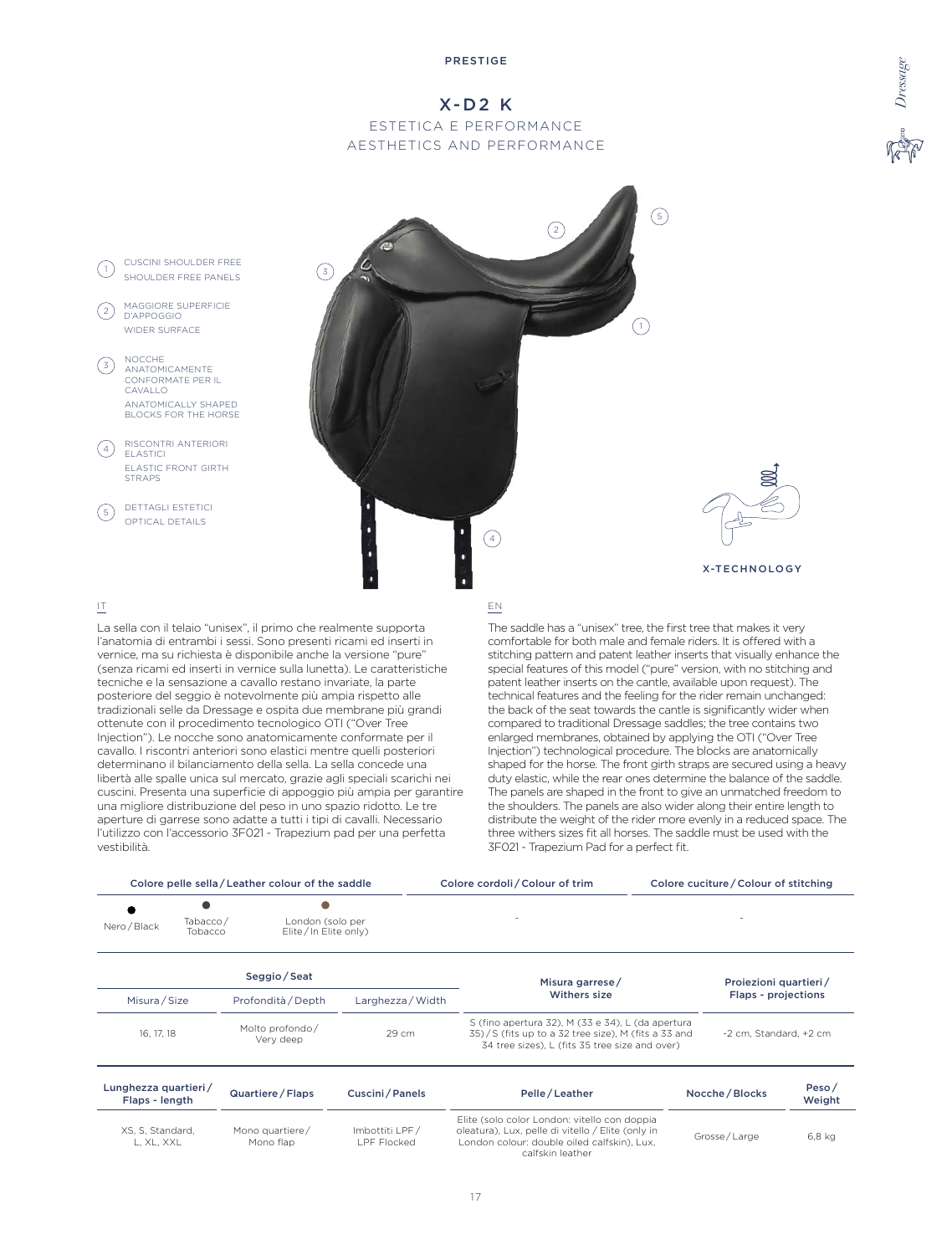# X-D2 K FREE

# PIÙ OPZIONI PER UNA MASSIMA LIBERTÀ MORE OPTIONS FOR MAXIMUM FREEDOM



# IT

 $(1)$ 

 $(3)$ 

4

 $\left( 2\right)$ 

Nuova versione della mono quartiere più popolare di Prestige. Per raggiungere l'obbiettivo di rendere la sella ancora più elegante sono state assottigliate le nocche, ma mantenendo inalterata la sensazione per il cavaliere rispetto alla sua versione precedente. Su richiesta sono disponibili le nocche piccole per una massima libertà di movimento del cavaliere. Sono stati apportati cambiamenti ai quartieri per ridurre lo spessore sotto le cosce donando un contatto ancora più ravvicinato con il cavallo. Le caratteristiche principali della X-D2 K Free, in particolar modo il telaio unisex, restano invariate. Il telaio unisex permette sia ai cavalieri che alle amazzoni una posizione predefinita in sella per un assetto indipendente ed in equilibrio. Le due membrane del telaio con X-technology sono posizionate più avanti rispetto ai telai da dressage tradizionali, consentendo un bilanciamento perfetto senza disturbare i movimenti dei moderni cavalli sportivi. La parte anteriore e posteriore del telaio, così come la posizione dei portastaffili, sono state sviluppate per garantire il massimo delle performance del cavaliere o amazzone e per il benessere del cavallo. Il successo della X-D2 K Free è anche grazie al seggio semi profondo, ai cuscini ed alle nocche curve, ed allo scarico dei cuscini per liberare le spalle del cavallo, che rendono questa sella unica. Necessario l'utilizzo con l'accessorio 3F021 - Trapezium pad per una perfetta vestibilità.

#### EN

A new version of our most popular Prestige Mono-Flap Saddle. To give this saddle a more elegant look, the blocks were made thinner, while maintaining the same feeling for the rider. Smaller blocks are now available on request. The smaller blocks provide maximum freedom of movement to the rider. Changes were also made to the flaps to reduce the thickness under the thigh, giving even closer contact. The main features of the X-D2 K Free, including our unisex-effect remain unchanged. The unisex tree gives both male and female riders a pre-established place in the saddle to have an independent and balanced seat. Two membranes in the tree are designed for both the male and female anatomy. The forward position of these membranes in the tree, when compared to a traditional dressage seat, allows the perfect balance without disturbing the modern sport horses movements. The front and rear part of the tree, as well as the position of the stirrup bars, have been completely re-designed with the horse's well fair in mind to help riders achieve maximum performance. The admiration for the X-D2 K Free started with its half-deep seat, the unique contoured and curved panels that allowed complete shoulder freedom for the horse and its curved blocks. The saddle must be used with the 3F021 - Trapezium Pad for a perfect fit.

*Iceland Dressage*

Saland

|                                        |                                                                 | Colore pelle sella / Leather colour of the saddle |                               | Colore cordoli / Colour of trim                                                                                             |                                                                                                                                                                      |                                                                                                                             | Colore cuciture / Colour of stitching |                                  |                    |  |
|----------------------------------------|-----------------------------------------------------------------|---------------------------------------------------|-------------------------------|-----------------------------------------------------------------------------------------------------------------------------|----------------------------------------------------------------------------------------------------------------------------------------------------------------------|-----------------------------------------------------------------------------------------------------------------------------|---------------------------------------|----------------------------------|--------------------|--|
| Nero / Black                           | Tabacco/<br>London (solo per<br>Elite/In Elite only)<br>Tobacco |                                                   |                               | Per eventuali personalizzazioni contatta<br>il tuo rivenditore di fiducia / For customization<br>please contact your dealer |                                                                                                                                                                      | Per eventuali personalizzazioni contatta<br>il tuo rivenditore di fiducia / For customization<br>please contact your dealer |                                       |                                  |                    |  |
|                                        |                                                                 | Seggio/Seat                                       |                               |                                                                                                                             | Misura garrese/                                                                                                                                                      |                                                                                                                             |                                       | Proiezioni quartieri/            |                    |  |
|                                        | Misura/Size<br>Profondità / Depth                               |                                                   | Larghezza / Width             |                                                                                                                             | Withers size                                                                                                                                                         |                                                                                                                             |                                       | Flaps - projections              |                    |  |
| 16, 17, 18                             |                                                                 | Semi profondo/<br>Medium deep                     | 29 cm                         |                                                                                                                             | S (fino apertura 31), M (32 e 33), L (da apertura<br>34)/S (fits up to a 31 tree size), M (fits a 32 and<br>33 tree sizes), L (fits 34 tree size and over)           |                                                                                                                             | -2 cm. Standard. +2 cm                |                                  |                    |  |
| Lunghezza quartieri/<br>Flaps - length |                                                                 | Quartiere / Flaps                                 | Cuscini/Panels                |                                                                                                                             | Pelle/Leather                                                                                                                                                        |                                                                                                                             |                                       | Nocche / Blocks                  | Peso $/$<br>Weight |  |
| XS, S, Standard,<br>L, XL, XXL         |                                                                 | Mono quartiere/<br>Mono flap                      | Imbottiti LPF/<br>LPF Flocked |                                                                                                                             | Elite (solo color London: vitello con doppia<br>oleatura), Lux, pelle di vitello / Elite (only in<br>London colour: double oiled calfskin), Lux,<br>calfskin leather |                                                                                                                             |                                       | Grosse, piccole/<br>Large, small | $6,2$ kg           |  |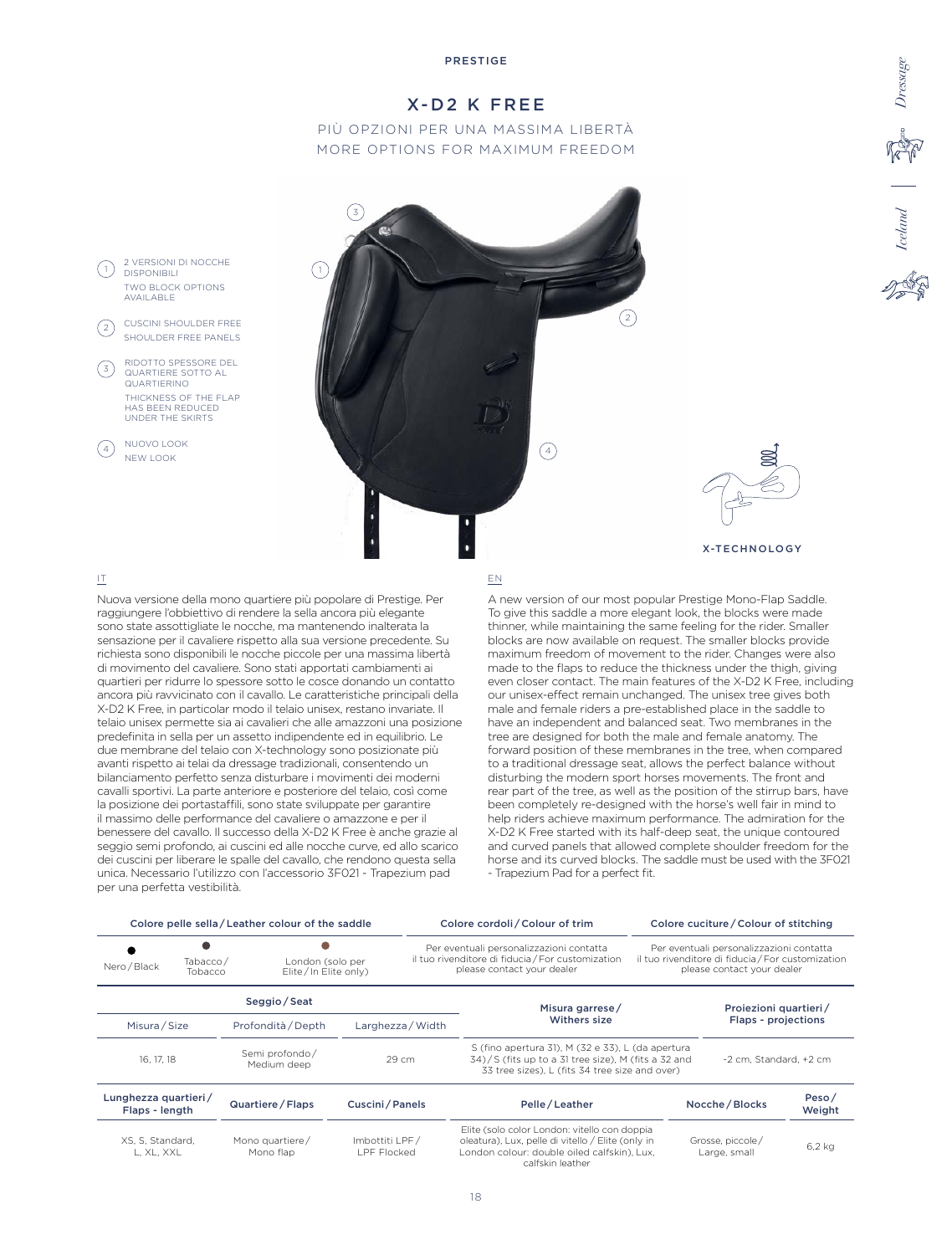# X-D1

LA PRIMA NEL SUO GENERE THE FIRST ONE OF ITS KIND



# IT

L, XL, XXL

La sella offre comfort e close contact senza bloccare i movimenti del cavallo. L'inforcatura stretta e profonda assicura un'ottima sensazione di vicinanza con il cavallo per una performance di successo. La vestibilità è ottima per i cavalli corti e muscolosi, grazie anche ai cuscini scaricati nella parte anteriore per liberare le spalle. Necessario l'utilizzo con l'accessorio 3F021 - Trapezium pad per una perfetta vestibilità.

Double flap

# EN

This saddle offers comfort and close contact without hindering the horse's movement. The narrow and deep twist makes the rider closer to the horse for a winning performance. The fit is outstanding for short and muscular horses, also thanks to the panels that are shaved in the front part to give the maximum freedom to the shoulders. The saddle must be used with the 3F021 - Trapezium Pad for a perfect fit.

*Dressage*

|                                        |  | Colore pelle sella / Leather colour of the saddle |                   | Colore cordoli / Colour of trim                                                                                                                                                                                      |  | Colore cuciture / Colour of stitching                                                                                       |                 |  |
|----------------------------------------|--|---------------------------------------------------|-------------------|----------------------------------------------------------------------------------------------------------------------------------------------------------------------------------------------------------------------|--|-----------------------------------------------------------------------------------------------------------------------------|-----------------|--|
| Tabacco/<br>Nero / Black<br>Tobacco    |  | London (solo per<br>Elite/In Elite only)          |                   | Per eventuali personalizzazioni contatta<br>il tuo rivenditore di fiducia / For customization<br>please contact your dealer                                                                                          |  | Per eventuali personalizzazioni contatta<br>il tuo rivenditore di fiducia / For customization<br>please contact your dealer |                 |  |
|                                        |  | Seggio/Seat                                       |                   | Misura garrese/                                                                                                                                                                                                      |  | Proiezioni quartieri/                                                                                                       |                 |  |
| Misura / Size                          |  | Profondità / Depth                                | Larghezza / Width | Withers size                                                                                                                                                                                                         |  | Flaps - projections                                                                                                         |                 |  |
| 16, 17, 18                             |  | Profondo/<br>Deep                                 | 27 cm             | S (fino apertura 33), M (fino apertura 35), L<br>(oltre apertura 35) / $\frac{1}{5}$ (fits up to a 33), M (fits up<br>to a 35), L (fits over a 35)                                                                   |  |                                                                                                                             | Standard, +2 cm |  |
| Lunghezza quartieri/<br>Flaps - length |  | Quartiere / Flaps                                 | Cuscini/Panels    | Pelle/Leather                                                                                                                                                                                                        |  | Nocche / Blocks                                                                                                             | Peso/<br>Weight |  |
| XS, S, Standard,                       |  | Doppio quartiere/                                 | Imbottiti LPF/    | Elite (solo color London: vitello con doppia<br>oleatura), Lux, pelle di vitello / Elite (only in<br>the contract of the contract of the contract of the contract of the contract of the contract of the contract of |  | Grosse / Large                                                                                                              | 6.8 ka          |  |

London colour: double oiled calfskin), Lux, calfskin leather

LPF Flocked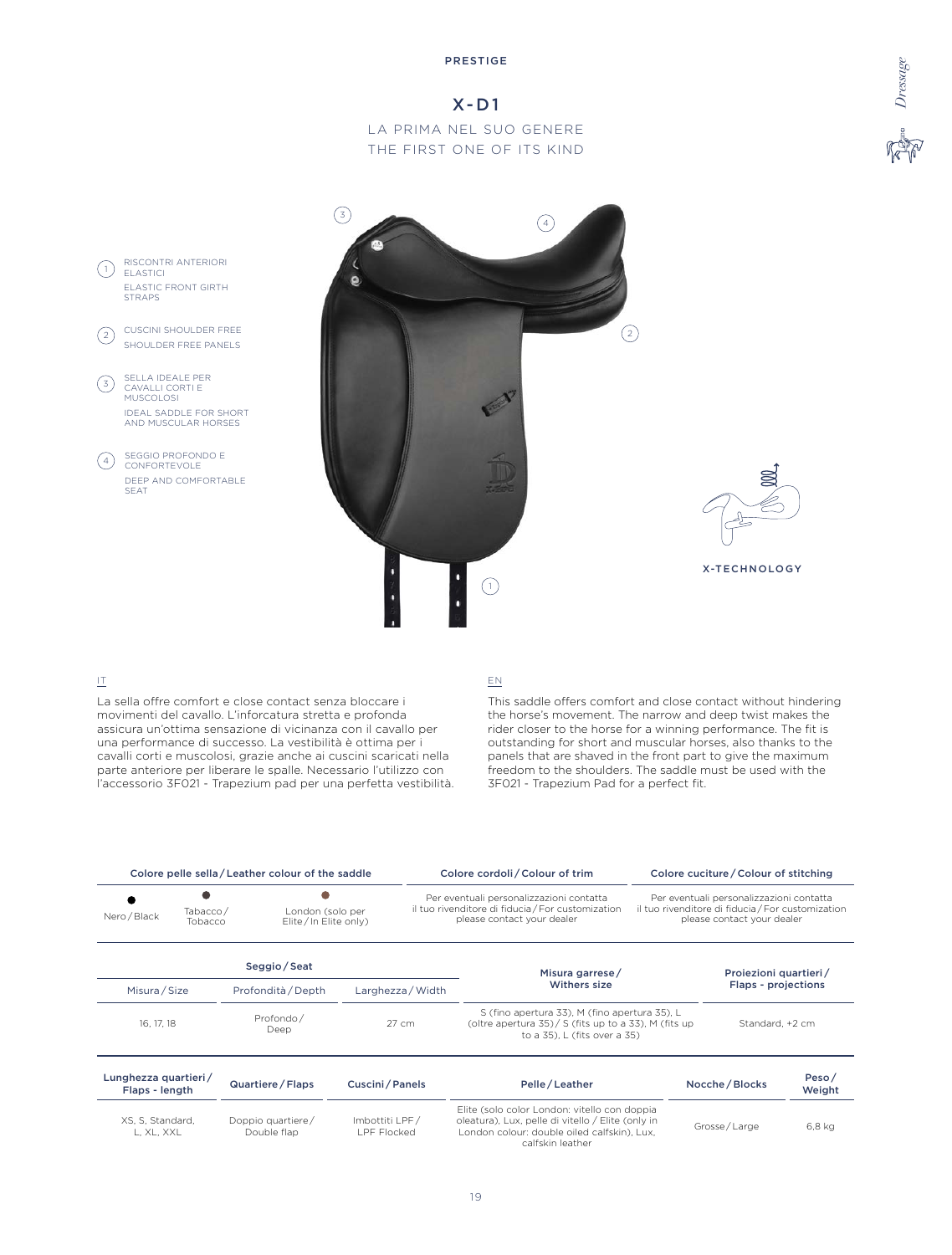# X-D1 K

LA PRIMA NEL SUO GENERE THE FIRST ONE OF ITS KIND



# IT

La sella offre un maggior close contact senza bloccare i movimenti del cavallo. L'inforcatura stretta e profonda assicura un'ottima sensazione di vicinanza con il cavallo per una performance di successo. La vestibilità è ottima per i cavalli corti e muscolosi, grazie anche ai cuscini scaricati nella parte anteriore per liberare le spalle. Necessario l'utilizzo con l'accessorio 3F021 - Trapezium pad per una perfetta vestibilità. Nuovo cuscinetto da novembre 2015.

# EN

This saddle offers comfort and close contact without hindering the horse's movement. The narrow and deep twist makes the rider closer to the horse for a winning performance. The fit is outstanding for short and muscular horses, also thanks to the panels that are shaved in the front part to give the most freedom to the shoulders. The saddle must be used with the 3F021 - Trapezium Pad for a perfect fit. New knee-pads since November 2015.

 $6.5$  kg

|                                                                                 |  | Colore pelle sella / Leather colour of the saddle |                                                                                                                             | Colore cordoli / Colour of trim                                                                                                                    |                                                                                                                            | Colore cuciture / Colour of stitching |                 |  |
|---------------------------------------------------------------------------------|--|---------------------------------------------------|-----------------------------------------------------------------------------------------------------------------------------|----------------------------------------------------------------------------------------------------------------------------------------------------|----------------------------------------------------------------------------------------------------------------------------|---------------------------------------|-----------------|--|
| Tabacco/<br>London (solo per<br>Nero / Black<br>Elite/In Elite only)<br>Tobacco |  |                                                   | Per eventuali personalizzazioni contatta<br>il tuo rivenditore di fiducia / For customization<br>please contact your dealer |                                                                                                                                                    | Per eventuali personalizzazioni contatta<br>il tuo rivenditore di fiducia/<br>For customization please contact your dealer |                                       |                 |  |
|                                                                                 |  | Seggio / Seat                                     |                                                                                                                             | Misura garrese/                                                                                                                                    |                                                                                                                            | Proiezioni quartieri/                 |                 |  |
| Misura/Size                                                                     |  | Profondità / Depth                                | Larghezza / Width                                                                                                           | Withers size                                                                                                                                       |                                                                                                                            | Flaps - projections                   |                 |  |
| 16, 17, 18                                                                      |  | Profondo/<br>Deep                                 | 27 cm                                                                                                                       | S (fino apertura 33), M (fino apertura 35), L<br>(oltre apertura 35) / $\frac{1}{5}$ (fits up to a 33), M (fits up<br>to a 35), L (fits over a 35) |                                                                                                                            | Standard, +2 cm                       |                 |  |
| Lunghezza quartieri/<br>Flaps - length                                          |  | Quartiere / Flaps                                 | Cuscini/Panels                                                                                                              | Pelle / Leather                                                                                                                                    |                                                                                                                            | Nocche / Blocks                       | Peso/<br>Weight |  |
| XS, S, Standard,                                                                |  | Mono quartiere/                                   | Imbottiti LPF/                                                                                                              | Elite (solo color London: vitello con doppia<br>oleatura), Lux, pelle di vitello / Elite (only in                                                  |                                                                                                                            | $C = 1$                               | $C = 1.4$       |  |

| S. S. Standard.<br>l. XL. XXL | Mono quartiere/<br>Mono flap | Imbottiti LPF/<br><b>LPF Flocked</b> | Elite (solo color London: vitello con doppia<br>oleatura). Lux. pelle di vitello / Elite (only in<br>London colour: double oiled calfskin). Lux.<br>calfskin leather | Grosse / Large |
|-------------------------------|------------------------------|--------------------------------------|----------------------------------------------------------------------------------------------------------------------------------------------------------------------|----------------|
|                               |                              |                                      |                                                                                                                                                                      |                |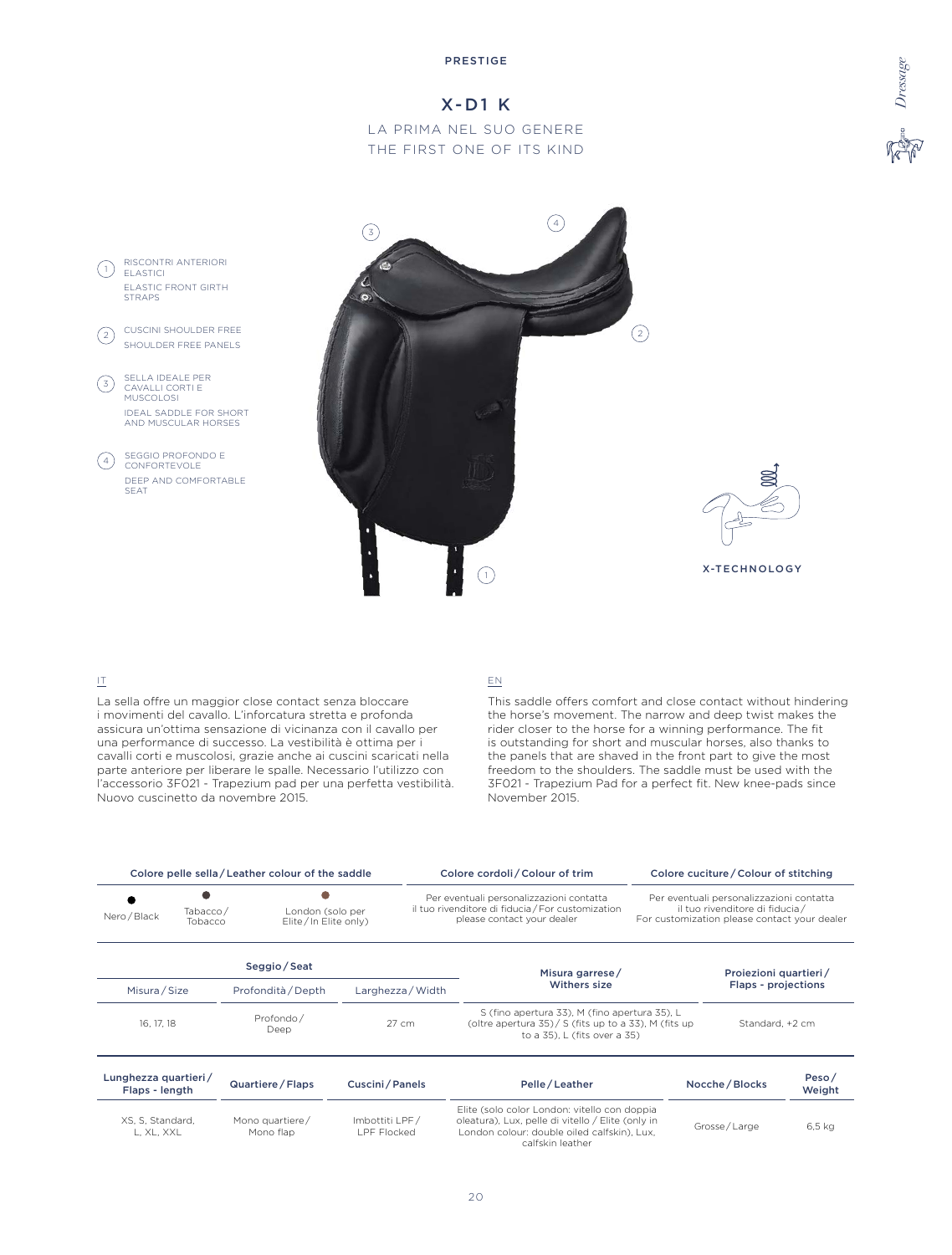# PHILOSOPHY

# ECCELLENZA ED INNOVAZIONE EXCELLENCE AND INNOVATION





# IT

La sella dispone di un telaio dotato della tecnologia CPS che considera sia l'anatomia maschile che quella femminile. La posizione del cavaliere è profonda e permettere di sentirsi molto vicino al cavallo senza bloccarne i movimenti. Innovative sono anche le nocche che seguono l'anatomia del cavallo, disponibili anche in velcro. La lunetta del seggio ed il canale tra i cuscini sono in pelle damascata. I cuscini anatomicamente conformati garantiscono una massima libertà di movimento ai muscoli del trapezio. Grazie alla parte posteriore più ampia del telaio anche i cuscini hanno una maggiore superficie d'appoggio e, dunque, una migliore distribuzione del peso.

#### EN

The saddle is built on a tree featuring the CPS technology, that takes into account both the male and female anatomy. The rider position is deep to provide a feeling of being very close to the horse, but without blocking its movements. The blocks are also innovative, following the anatomy of the horse, and are also available on Velcro. The back of the cantle and the channel between the panels are lined with damask leather. The anatomically conformed panels guarantee maximum freedom of movement for the trapezius muscles. Thanks to the larger rear part of the saddle tree, the panels also have a larger contact surface and therefore guarantee better weight distribution.

|                                        |                                            | Colore pelle sella / Leather colour of the saddle |                                          |                   | Colore cordoli / Colour of trim                                                                                                                                    |                                                                                                                            | Colore cuciture / Colour of stitching |                 |
|----------------------------------------|--------------------------------------------|---------------------------------------------------|------------------------------------------|-------------------|--------------------------------------------------------------------------------------------------------------------------------------------------------------------|----------------------------------------------------------------------------------------------------------------------------|---------------------------------------|-----------------|
| Tabacco/<br>Nero / Black<br>Tobacco    |                                            |                                                   | London (solo per<br>Elite/In Elite only) |                   | Per eventuali personalizzazioni contatta<br>il tuo rivenditore di fiducia/<br>For customization please contact your dealer                                         | Per eventuali personalizzazioni contatta<br>il tuo rivenditore di fiducia/<br>For customization please contact your dealer |                                       |                 |
|                                        |                                            | Seggio/Seat                                       |                                          |                   | Misura garrese/                                                                                                                                                    |                                                                                                                            | Proiezioni quartieri/                 |                 |
|                                        | Misura / Size<br>Profondità / Depth        |                                                   |                                          | Larghezza / Width | Withers size                                                                                                                                                       |                                                                                                                            | Flaps - projections                   |                 |
|                                        | Molto profondo/<br>16, 17, 18<br>Very deep |                                                   | 29 cm                                    |                   | Da 29 a 37/From 29 to 37                                                                                                                                           |                                                                                                                            | Standard, +2 cm                       |                 |
| Lunghezza quartieri/<br>Flaps - length |                                            | Quartiere / Flaps                                 | Cuscini / Panels                         |                   | Pelle/Leather                                                                                                                                                      |                                                                                                                            | Nocche / Blocks                       | Peso/<br>Weight |
| XS, S, Standard,<br>L. XL. XXL         |                                            | Doppio quartiere/<br>Double flap                  | Imbottiti LPF/<br><b>LPF Flocked</b>     |                   | Elite (solo color London: vitello con<br>doppia oleatura), Lux, Pelle di vitello<br>Elite (only in London colour: double<br>oiled calfskin), Lux, Calfskin leather |                                                                                                                            | Grosse, piccole/Large, small          | 6,9 kg          |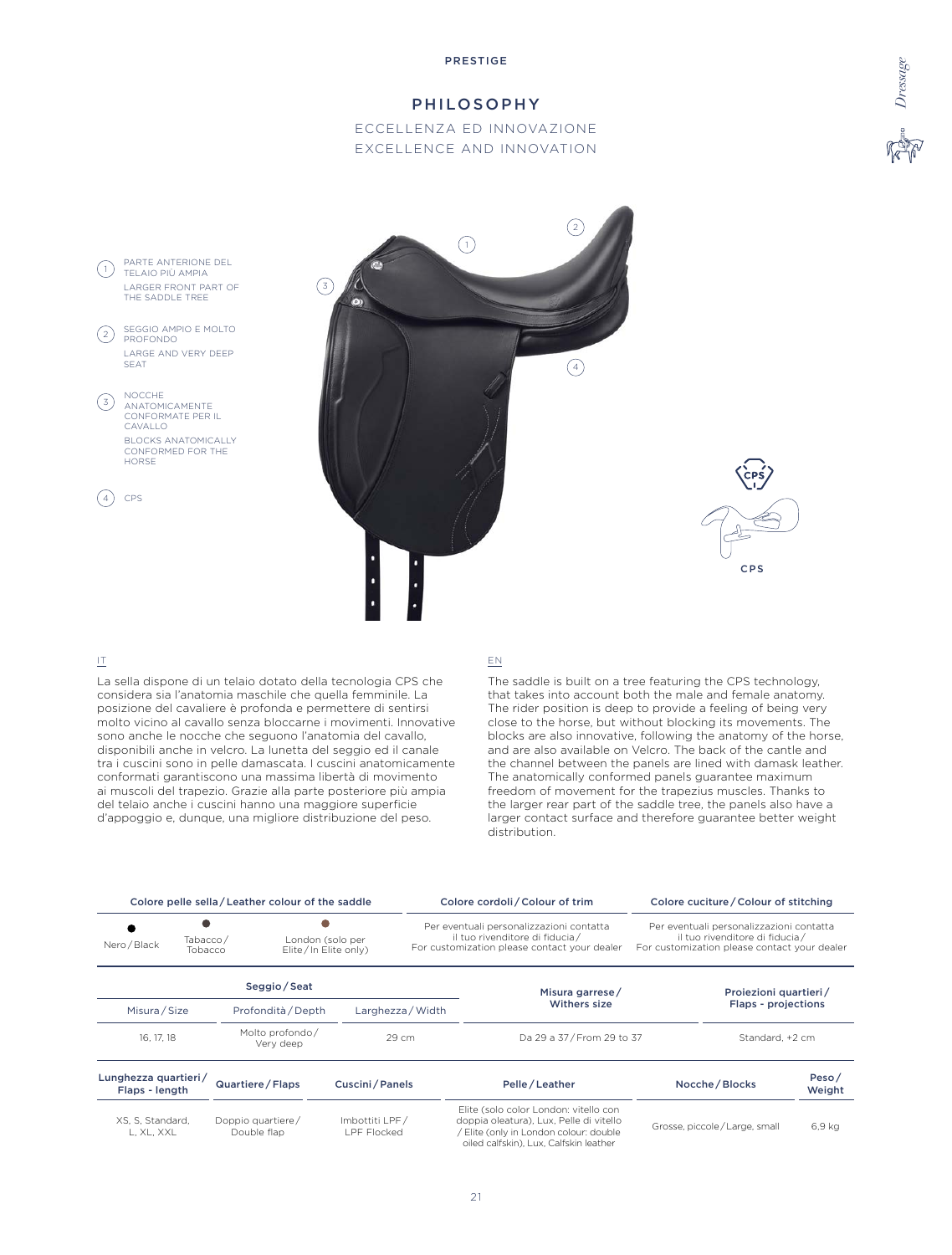# PHILOSOPHY K

# ECCELLENZA ED INNOVAZIONE EXCELLENCE AND INNOVATION





# IT

La sella dispone di un telaio dotato della tecnologia CPS che considera sia l'anatomia maschile che quella femminile. La posizione del cavaliere è profonda e permettere di sentirsi molto vicino al cavallo senza bloccarne i movimenti. Innovative sono anche le nocche che seguono l'anatomia del cavallo, disponibili anche in velcro. La lunetta del seggio ed il canale tra i cuscini sono in pelle damascata. I cuscini anatomicamente conformati garantiscono una massima libertà di movimento ai muscoli del trapezio. Grazie alla parte posteriore più ampia del telaio anche i cuscini hanno una maggiore superficie d'appoggio e, dunque, una migliore distribuzione del peso.

### EN

The saddle is built on a tree featuring the CPS technology, that takes into account both the male and female anatomy. The rider position is deep to provide a feeling of being very close to the horse, but without blocking its movements. The blocks are also innovative, following the anatomy of the horse, and are also available on Velcro. The back of the cantle and the channel between the panels are lined with damask leather. The anatomically conformed panels guarantee maximum freedom of movement for the trapezius muscles. Thanks to the larger rear part of the saddle tree, the panels also have a larger contact surface and therefore guarantee better weight distribution.

|                                                                                 |  | Colore pelle sella / Leather colour of the saddle |                                                                                                                             |              | Colore cordoli / Colour of trim                                                                                                                                      |                     | Colore cuciture / Colour of stitching |                 |
|---------------------------------------------------------------------------------|--|---------------------------------------------------|-----------------------------------------------------------------------------------------------------------------------------|--------------|----------------------------------------------------------------------------------------------------------------------------------------------------------------------|---------------------|---------------------------------------|-----------------|
| Tabacco/<br>London (solo per<br>Nero / Black<br>Elite/In Elite only)<br>Tobacco |  |                                                   | Per eventuali personalizzazioni contatta<br>il tuo rivenditore di fiducia /<br>For customization please contact your dealer |              | Per eventuali personalizzazioni contatta<br>il tuo rivenditore di fiducia/<br>For customization please contact your dealer                                           |                     |                                       |                 |
|                                                                                 |  | Seggio / Seat                                     |                                                                                                                             |              | Misura garrese/                                                                                                                                                      |                     | Proiezioni quartieri/                 |                 |
| Misura / Size<br>Profondità / Depth                                             |  |                                                   | Larghezza / Width                                                                                                           | Withers size |                                                                                                                                                                      | Flaps - projections |                                       |                 |
| 16, 17, 18                                                                      |  | Molto profondo/<br>Very deep                      | 29 cm                                                                                                                       |              | Da 29 a 37 / From 29 to 37                                                                                                                                           |                     | Standard, +2 cm                       |                 |
| Lunghezza quartieri/<br>Flaps - length                                          |  | Quartiere / Flaps                                 | Cuscini / Panels                                                                                                            |              | Pelle / Leather                                                                                                                                                      |                     | Nocche / Blocks                       | Peso/<br>Weight |
| XS, S, Standard,<br>L. XL. XXL                                                  |  | Mono quartiere/<br>Mono flap                      | Imbottiti LPF/<br><b>LPF Flocked</b>                                                                                        |              | Elite (solo color London: vitello con<br>doppia oleatura), Lux, Pelle di vitello<br>/ Elite (only in London colour: double<br>oiled calfskin), Lux, Calfskin leather |                     | Grosse, piccole/Large, small          | 6 kg            |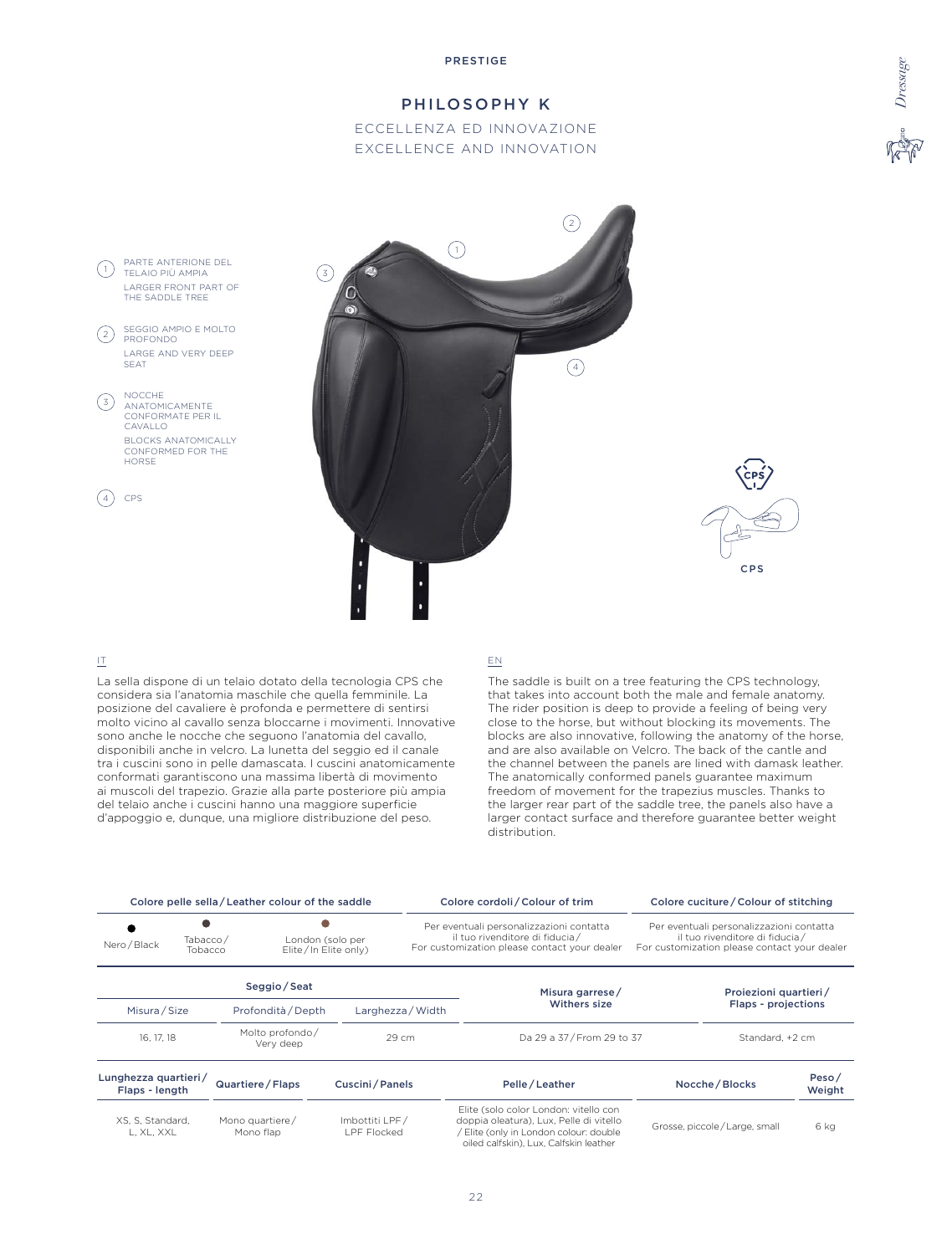# X-HELEN K

# ELEGANZA E INNOVAZIONE ELEGANCE AND INNOVATION



#### IT

X-Helen K mantiene inalterate le caratteristiche tecniche e la sensazione per il cavaliere della versione precedente, ma è ancor più raffinata e con inserti in vernice. L'inforcatura è stretta e profonda. Il cavaliere si posiziona molto vicino al cavallo senza però bloccare i movimenti. Innovative sono le nocche che seguono l'anatomia del cavallo. Esse sono progettate per seguire lo sviluppo somatico della spalla del cavallo esaltando l'equilibrio delle forme naturali e rispettando la sua conformazione muscolo scheletrica. La giusta proporzione tra struttura e morbidezza conferisce alle nocche il comfort e la sinergia ottimale tra cavallo e il cavaliere. La lunetta del seggio e la paletta sono decorate. Su richiesta è disponibile anche la versione "Pure" (senza ricami ed inserti in vernice sulla lunetta). I cuscini anatomicamente conformati garantiscono una massima libertà di movimento ai muscoli del trapezio.

#### EN

The X-Helen K maintains the tecnical features and the feeling for the rider of the past version, but it is even more elegant and refined than before thanks to the patent leather inserts. The twist is narrow and deep. The rider is seated very close to the horse without hindering its movements. The blocks are innovative, as they are curved to follow the shoulder of the horse. They have been designed to follow the somatic development of the horse's shoulder, to enhance balance with horse's natural shape while respecting its muscoloskeletal conformation. The right proportion between structure and softness adds to the block's comfort and optimises synergy between the horse and the rider. The fancy inserts are on the back of the cantle. Also available on request in the "Pure" version, with no décor stitching or patent leather inserts on the back of the cantle. The anatomically shaped panels ensure maximum freedom of movement for the trapezius muscles.

|                                     |  | Colore pelle sella / Leather colour of the saddle |                   |  | Colore cordoli / Colour of trim                                                                                             |                                                                                                                             | Colore cuciture / Colour of stitching |
|-------------------------------------|--|---------------------------------------------------|-------------------|--|-----------------------------------------------------------------------------------------------------------------------------|-----------------------------------------------------------------------------------------------------------------------------|---------------------------------------|
| Tabacco/<br>Nero / Black<br>Tobacco |  | London (solo per<br>Elite/In Elite only)          |                   |  | Per eventuali personalizzazioni contatta<br>il tuo rivenditore di fiducia /<br>For customization please contact your dealer | Per eventuali personalizzazioni contatta<br>il tuo rivenditore di fiducia /<br>For customization please contact your dealer |                                       |
|                                     |  | Seggio/Seat                                       |                   |  | Misura garrese/                                                                                                             |                                                                                                                             | Proiezioni quartieri/                 |
| Misura/Size                         |  | Profondità / Depth                                | Larghezza / Width |  | Withers size                                                                                                                |                                                                                                                             | Flaps - projections                   |
| 16, 17, 18                          |  | Molto profondo/<br>Verv deep                      | $27 \text{ cm}$   |  | Da 29 a 37/From 29 to 37                                                                                                    |                                                                                                                             | Standard, +2 cm                       |

| Lunghezza quartieri/<br>Flaps - length | Quartiere / Flaps            | Cuscini / Panels              | Pelle/Leather                                                                                                                                                      | Nocche / Blocks              | Peso/<br>Weight |
|----------------------------------------|------------------------------|-------------------------------|--------------------------------------------------------------------------------------------------------------------------------------------------------------------|------------------------------|-----------------|
| XS, S, Standard,<br>L. XL. XXL         | Mono quartiere/<br>Mono flap | Imbottiti LPF/<br>LPF Flocked | Elite (solo color London: vitello con<br>doppia oleatura), Lux, Pelle di vitello<br>Elite (only in London colour: double<br>oiled calfskin), Lux, Calfskin leather | Grosse, piccole/Large, small | 5,7 kg          |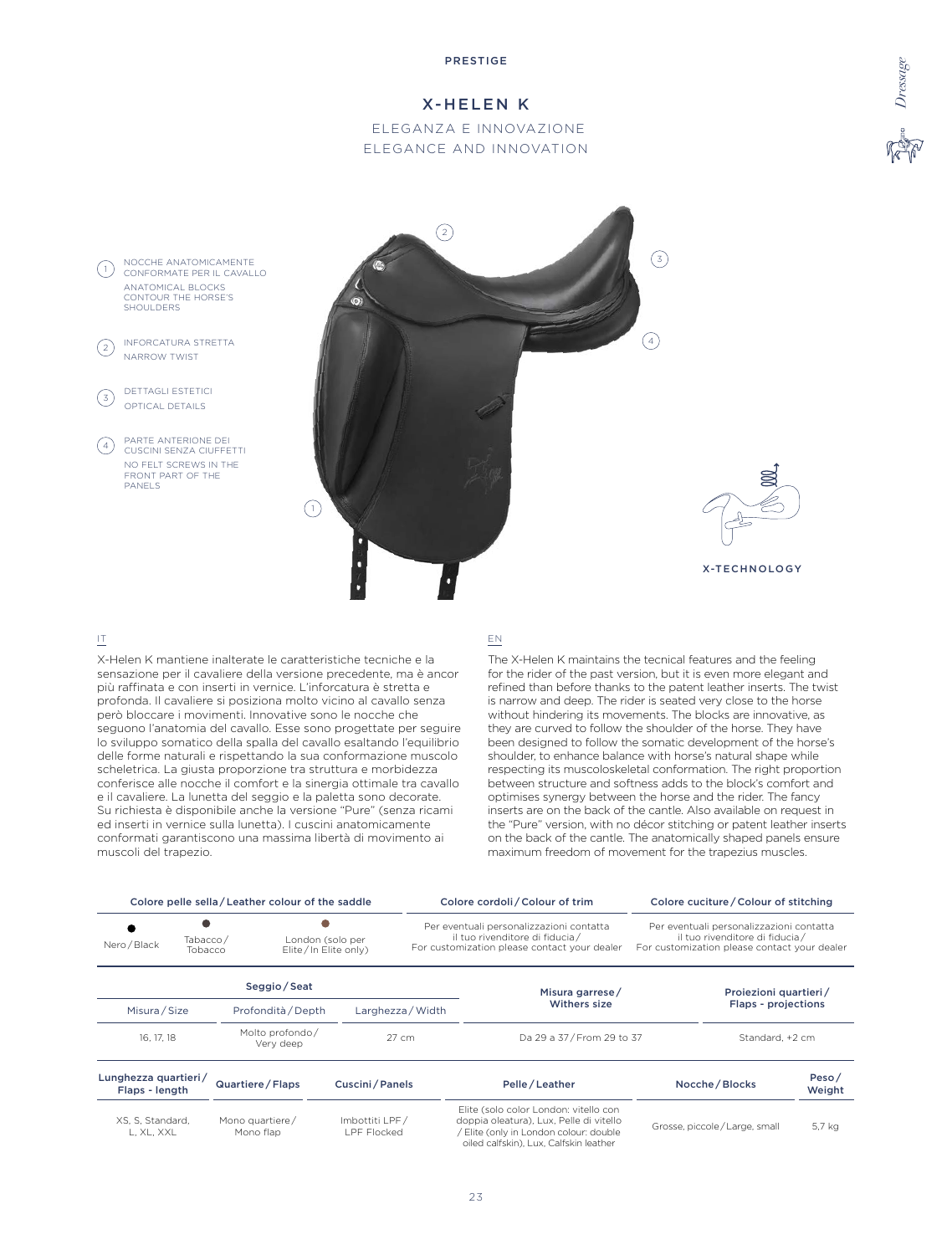### X-HELEN

### ELEGANZA ED INNOVAZIONE ELEGANCE AND INNOVATION



#### IT

NOCCHE ANATOMICAMENTE

ANATOMICAL BLOCKS CONTOUR THE HORSE'S

INFORCATURA STRETTA NARROW TWIST

DETTAGLI ESTETICI  $\left(\begin{matrix}3\end{matrix}\right)$  DETTAGLIESTETIC

> PARTE ANTERIONE DEI CUSCINI SENZA CIUFFETTI NO FELT SCREWS IN THE FRONT PART OF THE

**PANELS** 

SHOULDERS

 $(1)$ 

 $(2)$ 

 $(4)$ 

X-Helen mantiene inalterate le caratteristiche tecniche e la sensazione per il cavaliere della versione precedente, ma è ancor più raffinata e con inserti in vernice. L'inforcatura è stretta e profonda. Il cavaliere si posiziona molto vicino al cavallo senza però bloccare i movimenti. Innovative sono le nocche che seguono l'anatomia del cavallo. Esse sono progettate per seguire lo sviluppo somatico della spalla del cavallo esaltando l'equilibrio delle forme naturali e rispettando la sua conformazione muscolo scheletrica. La giusta proporzione tra struttura e morbidezza conferisce alle nocche il comfort e la sinergia ottimale tra cavallo e il cavaliere. La lunetta del seggio, la paletta e le nocche sono decorate. Su richiesta è disponibile anche la versione "Pure" (senza ricami ed inserti in vernice sulle nocche e sulla lunetta). I cuscini anatomicamente conformati garantiscono una massima libertà di movimento ai muscoli del trapezio.

#### EN

The X-Helen maintains the tecnical features and the feeling for the rider of the past version, but it is even more elegant and refined than before thanks to the patent leather inserts. The twist is narrow and deep. The rider is seated very close to the horse without hindering its movements. The blocks are innovative, as they are curved to follow the shoulder of the horse. They have been designed to follow the somatic development of the horse's shoulder, to enhance balance with horse's natural shape while respecting its muscoloskeletal conformation. The right proportion between structure and softness adds to the block's comfort and optimises synergy between the horse and the rider. The fancy inserts are both on the back of the cantle and on the face of the blocks. Also available on request in the "Pure" version, with no décor stitching or patent leather inserts on the blocks or on the back of the cantle. The anatomically shaped panels ensure maximum freedom of movement for the trapezius muscles.

X-TECHNOLOGY

|                                        |  | Colore pelle sella / Leather colour of the saddle |                  |                   | Colore cordoli / Colour of trim                                                                                             | Colore cuciture / Colour of stitching                                                                                      |                       |
|----------------------------------------|--|---------------------------------------------------|------------------|-------------------|-----------------------------------------------------------------------------------------------------------------------------|----------------------------------------------------------------------------------------------------------------------------|-----------------------|
| Tabacco/<br>Nero / Black<br>Tobacco    |  | London (solo per<br>Elite/In Elite only)          |                  |                   | Per eventuali personalizzazioni contatta<br>il tuo rivenditore di fiducia /<br>For customization please contact your dealer | Per eventuali personalizzazioni contatta<br>il tuo rivenditore di fiducia/<br>For customization please contact your dealer |                       |
|                                        |  | Seggio / Seat                                     |                  |                   | Misura garrese/                                                                                                             |                                                                                                                            | Projezioni quartieri/ |
| Misura / Size                          |  | Profondità / Depth                                |                  | Larghezza / Width | Withers size                                                                                                                |                                                                                                                            | Flaps - projections   |
| 16, 17, 18                             |  | Molto profondo/<br>Very deep                      |                  | $27 \text{ cm}$   | Da 29 a 37/From 29 to 37                                                                                                    |                                                                                                                            | Standard, +2 cm       |
| Lunghezza quartieri/<br>Flaps - length |  | Quartiere / Flaps                                 | Cuscini / Panels |                   | Pelle / Leather                                                                                                             | Nocche / Blocks                                                                                                            | Peso/<br>Weight       |

| וווטרוסו ־ כשום ו              |                                  |                              |                                                                                                                                                                      |                              | VCTY111 |
|--------------------------------|----------------------------------|------------------------------|----------------------------------------------------------------------------------------------------------------------------------------------------------------------|------------------------------|---------|
| XS, S, Standard,<br>L. XL. XXL | Doppio quartiere/<br>Double flap | Imbottiti LPF/<br>PF Flocked | Elite (solo color London: vitello con<br>doppia oleatura), Lux, Pelle di vitello<br>/ Elite (only in London colour: double<br>oiled calfskin). Lux. Calfskin leather | Grosse, piccole/Large, small | 6.5 ka  |
|                                |                                  |                              |                                                                                                                                                                      |                              |         |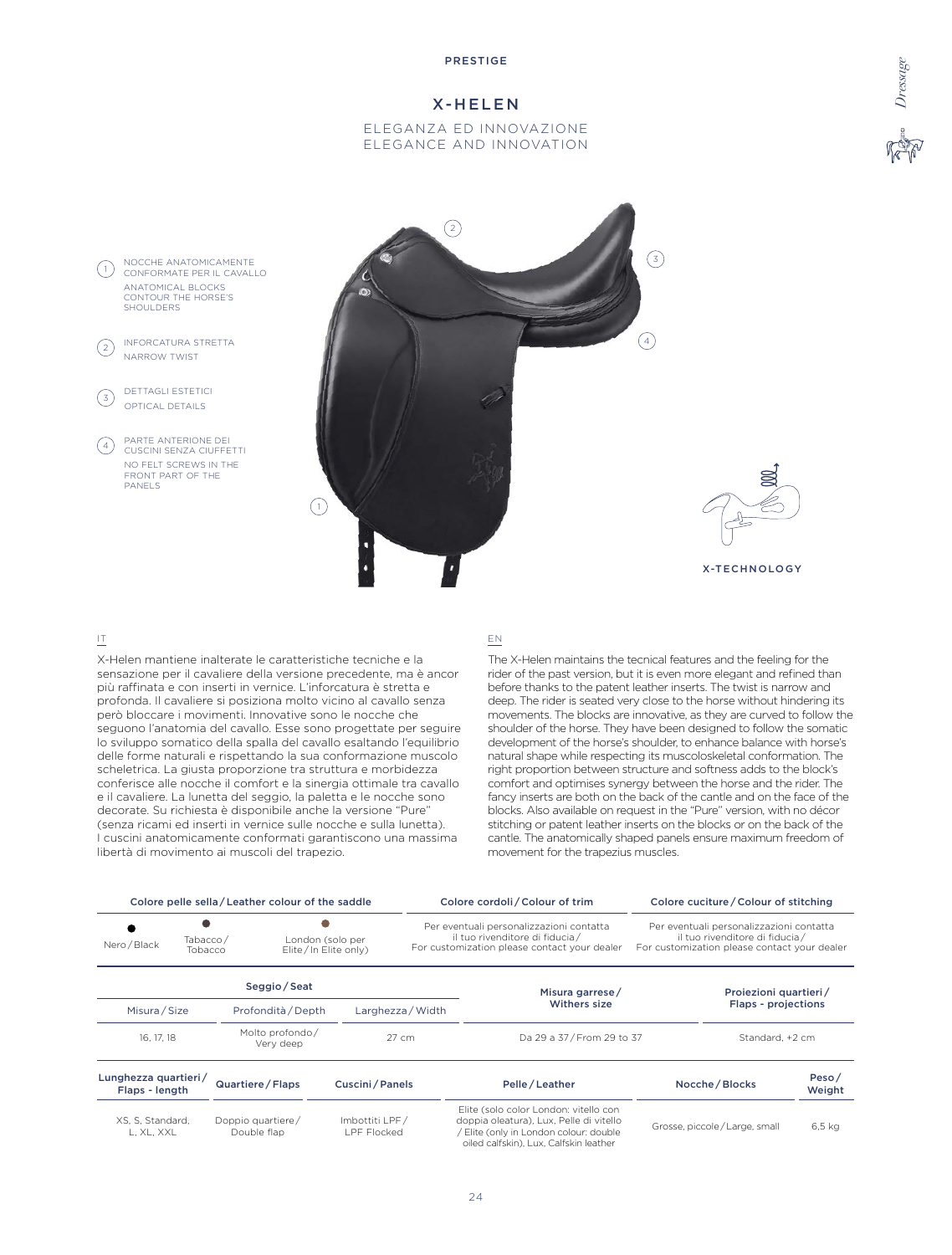# X-HELEN FS K

### ELEGANZA ED INNOVAZIONE ELEGANCE AND INNOVATION





### IT

X-Helen FS K mantiene inalterate le caratteristiche tecniche e la sensazione per il cavaliere della versione precedente, ma è ancor più raffinata e con inserti in vernice; l'inforcatura rimane stretta e profonda con il seggio più ampio. Il cavaliere si posiziona molto vicino al cavallo senza però bloccare i movimenti. Innovative sono le nocche che seguono l'anatomia del cavallo. Esse sono progettate per seguire lo sviluppo somatico della spalla del cavallo esaltando l'equilibrio delle forme naturali e rispettando la sua conformazione muscolo scheletrica. La giusta proporzione tra struttura e morbidezza conferisce alle nocche il comfort e la sinergia ottimale tra cavallo e il cavaliere. La lunetta del seggio e la paletta sono decorate. Su richiesta è disponibile anche la versione "Pure" (senza ricami ed inserti in vernice sulla lunetta). I cuscini anatomicamente conformati garantiscono una massima libertà di movimento ai muscoli del trapezio.

16, 17, 18 Molto profondo /<br>Very deep

#### EN

The X-Helen FS K maintains the tecnical features and the feeling for the rider of the past version, but it is even more elegant and refined than before thanks to the patent leather inserts. The twist is narrow and deep. The rider is seated very close to the horse without hindering its movements. The blocks are innovative, as they are curved to follow the anatomy of the horse. They have been designed to follow the somatic development of the horse's shoulder, to enhance balance with horse's natural shape while respecting its muscoloskeletal conformation. The right proportion between structure and softness adds to the block's comfort and optimises synergy between the horse and the rider. The fancy inserts are on the back of the cantle. Also available in the "Pure" version, with no décor stitching or patent leather inserts on the back of the cantle. The anatomically shaped panels ensure maximum freedom of movement for the trapezius muscles.

27 cm Da 29 a 37 / From 29 to 37 Standard, +2 cm

|                                                                                 |  | Colore pelle sella / Leather colour of the saddle |                                                                                                                             | Colore cordoli / Colour of trim                                                                                             | Colore cuciture / Colour of stitching |
|---------------------------------------------------------------------------------|--|---------------------------------------------------|-----------------------------------------------------------------------------------------------------------------------------|-----------------------------------------------------------------------------------------------------------------------------|---------------------------------------|
| Tabacco/<br>London (solo per<br>Nero / Black<br>Elite/In Elite only)<br>Tobacco |  |                                                   | Per eventuali personalizzazioni contatta<br>il tuo rivenditore di fiducia /<br>For customization please contact your dealer | Per eventuali personalizzazioni contatta<br>il tuo rivenditore di fiducia /<br>For customization please contact your dealer |                                       |
|                                                                                 |  | Seggio/Seat                                       |                                                                                                                             | Misura garrese/                                                                                                             | Proiezioni quartieri/                 |
| Misura / Size                                                                   |  | Profondità / Depth                                | Larghezza / Width                                                                                                           | <b>Withers size</b>                                                                                                         | Flaps - projections                   |

| Lunghezza quartieri/<br>Flaps - length | Quartiere / Flaps            | Cuscini / Panels              | Pelle/Leather                                                                                                                                                      | Nocche / Blocks              | Peso/<br>Weight |
|----------------------------------------|------------------------------|-------------------------------|--------------------------------------------------------------------------------------------------------------------------------------------------------------------|------------------------------|-----------------|
| XS, S, Standard,<br>L. XL. XXL         | Mono quartiere/<br>Mono flap | Imbottiti LPF/<br>LPF Flocked | Elite (solo color London: vitello con<br>doppia oleatura), Lux, Pelle di vitello<br>Elite (only in London colour: double<br>oiled calfskin), Lux, Calfskin leather | Grosse, piccole/Large, small | 5,7 kg          |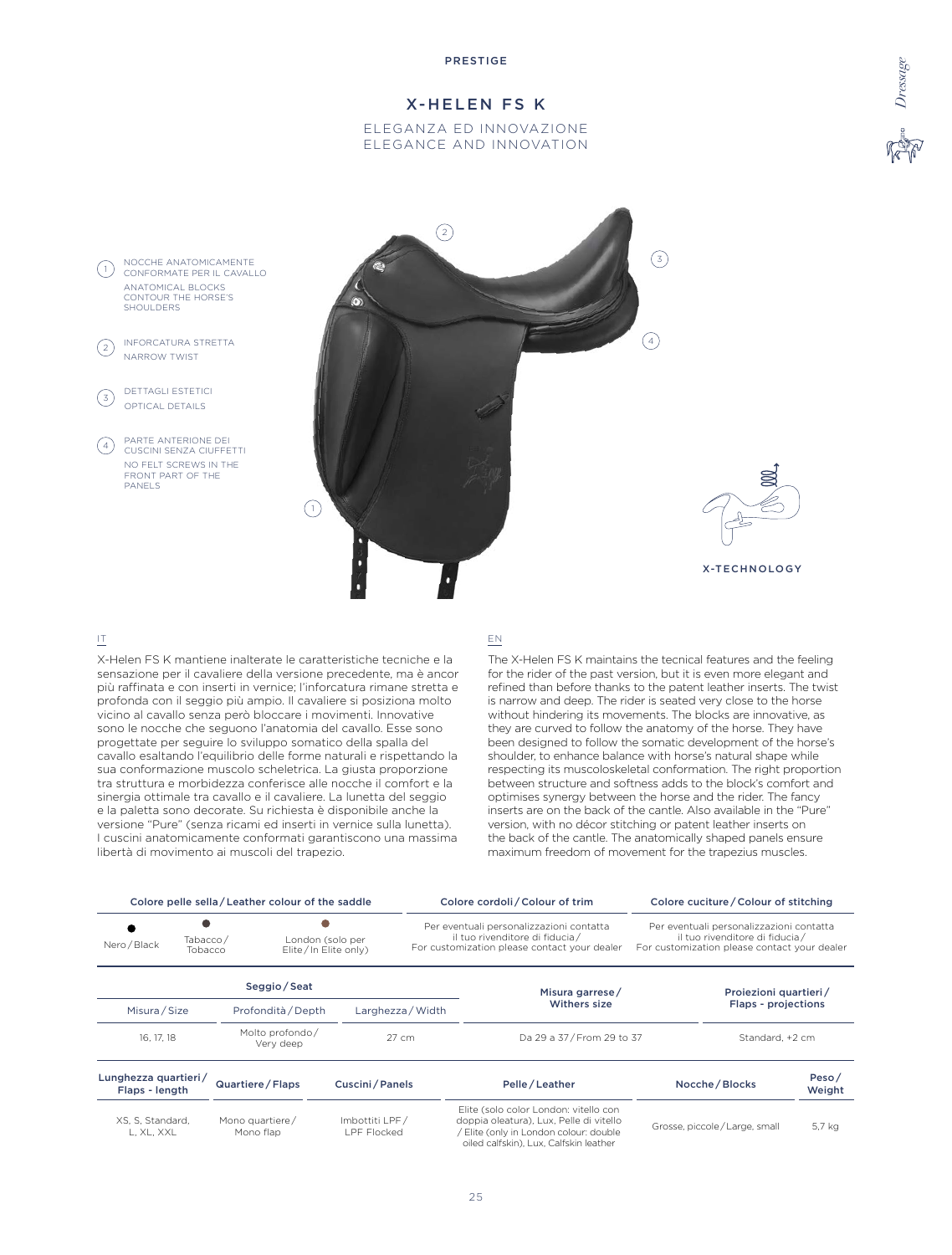# X-HELEN FS

ELEGANZA ED INNOVAZIONE ELEGANCE AND INNOVATION



### IT

X-Helen FS mantiene inalterate le caratteristiche tecniche e la sensazione per il cavaliere della versione precedente, ma è ancor più raffinata e con inserti in vernice; l'inforcatura rimane stretta e profonda ma il seggio è più ampio. Il cavaliere si posiziona molto vicino al cavallo senza però bloccare i movimenti. Innovative sono le nocche che seguono l'anatomia del cavallo. Esse sono progettate per seguire lo sviluppo somatico della spalla del cavallo esaltando l'equilibrio delle forme naturali e rispettando la sua conformazione muscolo scheletrica. La giusta proporzione tra struttura e morbidezza conferisce alle nocche il comfort e la sinergia ottimale tra cavallo e il cavaliere. La lunetta del seggio, la paletta e le nocche sono decorate. Su richiesta è disponibile anche la versione "Pure" (senza ricami ed inserti in vernice sulle nocche e sulla lunetta). I cuscini anatomicamente conformati garantiscono una massima libertà di movimento ai muscoli del trapezio.

#### EN

The X-Helen FS maintains its tecnical specifications and the feeling for the rider of its past version, but is even more elegant than before thanks to the patent leather inserts. The twist is narrow and deep, but with a wider seat. The rider is seated very close to the horse without hindering its movements. The blocks are innovative, as they are curved to follow the anatomy of the horse. They have been designed to follow the somatic development of the horse's shoulder, to enhance balance with horse's natural shape while respecting its musculoskeletal conformation. The right proportion between structure and softness adds to the block's comfort and optimises synergy between the horse and the rider. The fancy inserts are both on the back of the cantle and on the face of the blocks. Also available on request in the "Pure" version, with no décor stitching or patent leather inserts on the blocks or on the back of the cantle. The anatomically shaped panels ensure maximum freedom of movement for the trapezius muscles.

|                                        |                                                                 | Colore pelle sella / Leather colour of the saddle |                  |                                                                                                                             | Colore cordoli / Colour of trim        | Colore cuciture / Colour of stitching                                                                                      |                                              |
|----------------------------------------|-----------------------------------------------------------------|---------------------------------------------------|------------------|-----------------------------------------------------------------------------------------------------------------------------|----------------------------------------|----------------------------------------------------------------------------------------------------------------------------|----------------------------------------------|
| Nero / Black                           | Tabacco/<br>London (solo per<br>Elite/In Elite only)<br>Tobacco |                                                   |                  | Per eventuali personalizzazioni contatta<br>il tuo rivenditore di fiducia /<br>For customization please contact your dealer |                                        | Per eventuali personalizzazioni contatta<br>il tuo rivenditore di fiducia/<br>For customization please contact your dealer |                                              |
| Misura / Size                          |                                                                 | Seggio/Seat<br>Profondità / Depth                 |                  | Larghezza / Width                                                                                                           | Misura garrese/<br><b>Withers size</b> |                                                                                                                            | Projezioni quartieri/<br>Flaps - projections |
| 16, 17, 18                             |                                                                 | Molto profondo/<br>Very deep                      |                  | $27 \text{ cm}$                                                                                                             | Da 29 a 37 / From 29 to 37             |                                                                                                                            | Standard, +2 cm                              |
| Lunghezza quartieri/<br>Flaps - length |                                                                 | Quartiere / Flaps                                 | Cuscini / Panels |                                                                                                                             | Pelle / Leather                        | Nocche / Blocks                                                                                                            | Peso/<br>Weight                              |

| Flaps - length                 | 344111111771111122               | $\sim$ uschild i uncis         | . <b></b>                                                                                                                                                              | 1100                         | Weight |
|--------------------------------|----------------------------------|--------------------------------|------------------------------------------------------------------------------------------------------------------------------------------------------------------------|------------------------------|--------|
| XS. S. Standard.<br>L. XL. XXL | Doppio quartiere/<br>Double flap | Imbottiti LPF/<br>I PF Flocked | Elite (solo color London: vitello con<br>doppia oleatura), Lux, Pelle di vitello<br>/ Elite (only in London colour: double )<br>oiled calfskin). Lux. Calfskin leather | Grosse, piccole/Large, small | 6.5 ka |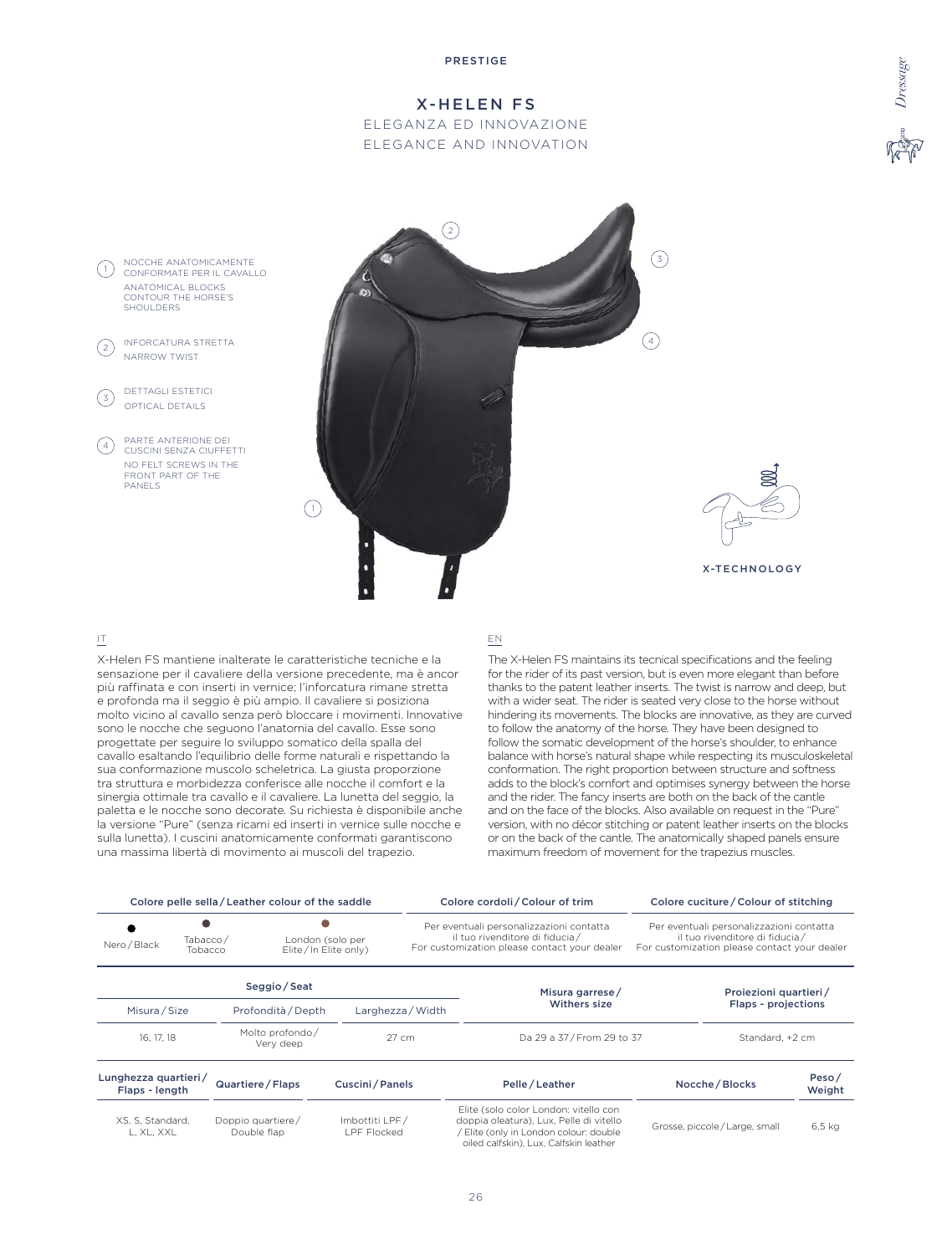# X-BREATH DRESSAGE

L'ULTRALEGGERA PER IL DRESSAGE ULTRA LIGHT WEIGHT FOR DRESSAGE





### IT

La X-Breath Dressage è una sella innovativa che colpisce per il grande foro ovale posto al centro del seggio. Tale foro ha una doppia funzione: di areazione per una migliore circolazione dell'aria e, quindi, di raffreddamento del cavallo e del cavaliere, terapeutica per liberare da pressioni il coccige. Il foro è ricoperto con un particolare materiale 3D ultra elastico che rende il seggio maggiormente confortevole. Nella versione in cuoio la sella è dotata inoltre di fori e aperture sui quartieri e sottoquartieri con lo scopo di alleggerirla e di migliorare l'areazione. La vestibilità è ottima per tutti i tipi di cavallo, così come l'inforcatura.

#### EN

The X-Breath Dressage is an innovative saddle that catches the eye with the large oval-shaped opening located in the centre of the seat. This hole is intended to both help ventilation, resulting in a better air circulation to cool both horse and rider, and to relieve pressure on the coccyx. The hole is covered with a special ultra-elastic 3D material that increases the comfort of the seat. In the leather version the saddle has holes and openings on the flaps and under flaps to lighten the saddle and improve ventilation. A super fit for all horses and a comfortable twist for the rider.

|                                                                                 |  | Colore pelle sella / Leather colour of the saddle |                                      | Colore cordoli / Colour of trim                                                                                                                                                                  |                                                                                                                            | Colore cuciture / Colour of stitching |                 |
|---------------------------------------------------------------------------------|--|---------------------------------------------------|--------------------------------------|--------------------------------------------------------------------------------------------------------------------------------------------------------------------------------------------------|----------------------------------------------------------------------------------------------------------------------------|---------------------------------------|-----------------|
| Tabacco/<br>London (solo per<br>Nero / Black<br>Elite/In Elite only)<br>Tobacco |  |                                                   |                                      | Oro, argento, bronzo / Gold, silver, bronze                                                                                                                                                      | Per eventuali personalizzazioni contatta<br>il tuo rivenditore di fiducia/<br>For customization please contact your dealer |                                       |                 |
|                                                                                 |  | Seggio / Seat                                     |                                      | Misura garrese/                                                                                                                                                                                  |                                                                                                                            | Proiezioni quartieri/                 |                 |
| Misura/Size<br>Profondità / Depth                                               |  | Larghezza / Width                                 | Withers size                         |                                                                                                                                                                                                  | Flaps - projections                                                                                                        |                                       |                 |
| 16, 17, 18                                                                      |  | Profondo/<br>Deep                                 | 26 cm                                | Da 29 a 37/From 29 to 37                                                                                                                                                                         |                                                                                                                            | Standard, +2 cm                       |                 |
| Lunghezza quartieri/<br>Flaps - length                                          |  | Quartiere / Flaps                                 | Cuscini / Panels                     | Pelle / Leather                                                                                                                                                                                  |                                                                                                                            | Nocche / Blocks                       | Peso/<br>Weight |
| XS, S, Standard,<br>L. XL. XXL                                                  |  | Doppio quartiere/<br>Double flap                  | Imbottiti LPF/<br><b>LPF Flocked</b> | Elite (solo color London: vitello con doppia<br>oleatura), Lux, pelle di vitello, cuoio liscio<br>Elite (only in London colour: double oiled<br>calfskin). Lux. calfskin leather, smooth leather |                                                                                                                            | Grosse/Large                          | 6.4 kg          |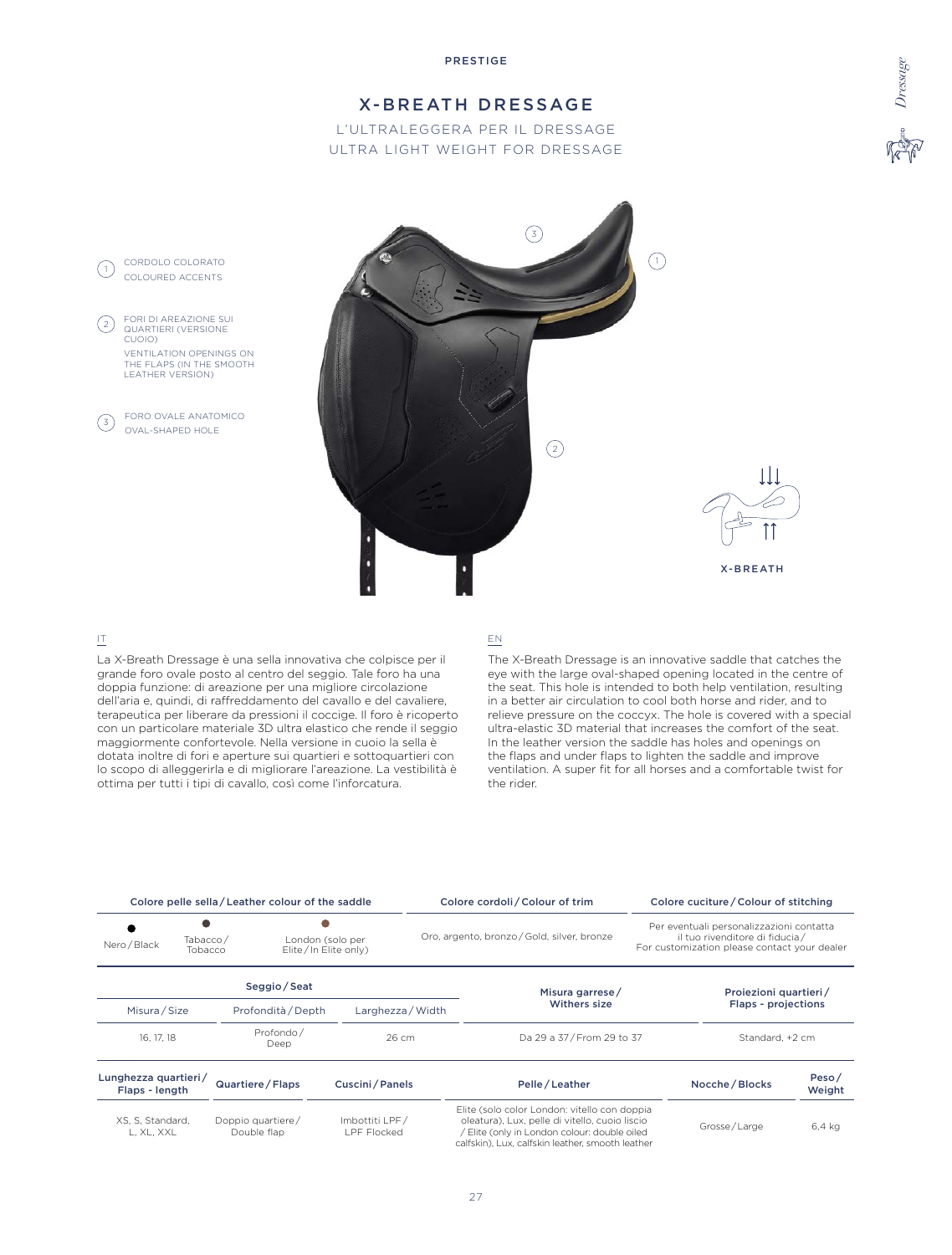# X-BREATH DRESSAGE K

L'ULTRALEGGERA PER IL DRESSAGE ULTRA LIGHT WEIGHT FOR DRESSAGE





### IT

 $\left( 2\right)$ 

La X-Breath Dressage K è una sella innovativa che colpisce per la grande apertura sul seggio. Si tratta di un foro ovale posto al centro del seggio, che ha una doppia funzione: di areazione per una migliore circolazione dell'aria e, quindi, di raffreddamento del cavallo e del cavaliere e terapeutica per liberare da pressioni il coccige. Il foro è ricoperto con un particolare materiale 3D ultra elastico che rende il seggio maggiormente confortevole. Nella versione in cuoio la sella è dotata inoltre di fori e aperture sui quartieri con lo scopo di alleggerirla e di migliorare l'areazione. La vestibilità è ottima per tutti i tipi di cavallo, così come l'inforcatura, al pari della versione con doppio quartiere.

#### EN

The X-Breath Dressage K is an innovative saddle that catches the eye with the large oval-shaped opening located in the centre of the seat. This hole is intended to both help ventilation, resulting in a better air circulation to cool both horse and rider, and to relieve pressure on the coccyx. The hole is covered with a special ultra-elastic 3D material that increases the comfort of the seat. In the smooth leather version the saddle has holes and openings on the flaps to lighten the saddle and improve ventilation. A super fit for all horses and a comfortable twist for the rider, like the dual flap version.

|                                        |                                                                 | Colore pelle sella / Leather colour of the saddle |                               | Colore cordoli / Colour of trim                                                                                                                                                                  |                                                                                                                             | Colore cuciture / Colour of stitching |                 |
|----------------------------------------|-----------------------------------------------------------------|---------------------------------------------------|-------------------------------|--------------------------------------------------------------------------------------------------------------------------------------------------------------------------------------------------|-----------------------------------------------------------------------------------------------------------------------------|---------------------------------------|-----------------|
| Nero / Black                           | Tabacco/<br>London (solo per<br>Elite/In Elite only)<br>Tobacco |                                                   |                               | Oro, argento, bronzo / Gold, silver, bronze                                                                                                                                                      | Per eventuali personalizzazioni contatta<br>il tuo rivenditore di fiducia /<br>For customization please contact your dealer |                                       |                 |
|                                        |                                                                 | Seggio / Seat                                     |                               | Misura garrese/                                                                                                                                                                                  |                                                                                                                             | Proiezioni quartieri/                 |                 |
| Misura / Size<br>Profondità / Depth    |                                                                 | Larghezza / Width                                 | Withers size                  | Flaps - projections                                                                                                                                                                              |                                                                                                                             |                                       |                 |
| 16, 17, 18                             |                                                                 | Profondo/<br>Deep                                 | 26 cm                         | Da 29 a 37 / From 29 to 37                                                                                                                                                                       |                                                                                                                             | Standard, +2 cm                       |                 |
| Lunghezza quartieri/<br>Flaps - length |                                                                 | Quartiere / Flaps                                 | Cuscini / Panels              | Pelle / Leather                                                                                                                                                                                  |                                                                                                                             | Nocche / Blocks                       | Peso/<br>Weight |
| XS, S, Standard,<br>L, XL, XXL         |                                                                 | Mono quartiere/<br>Mono flap                      | Imbottiti LPF/<br>LPF Flocked | Elite (solo color London: vitello con doppia<br>oleatura), Lux, pelle di vitello, cuoio liscio<br>Elite (only in London colour: double oiled<br>calfskin). Lux. calfskin leather, smooth leather |                                                                                                                             | Grosse/Large                          | 5,8 kg          |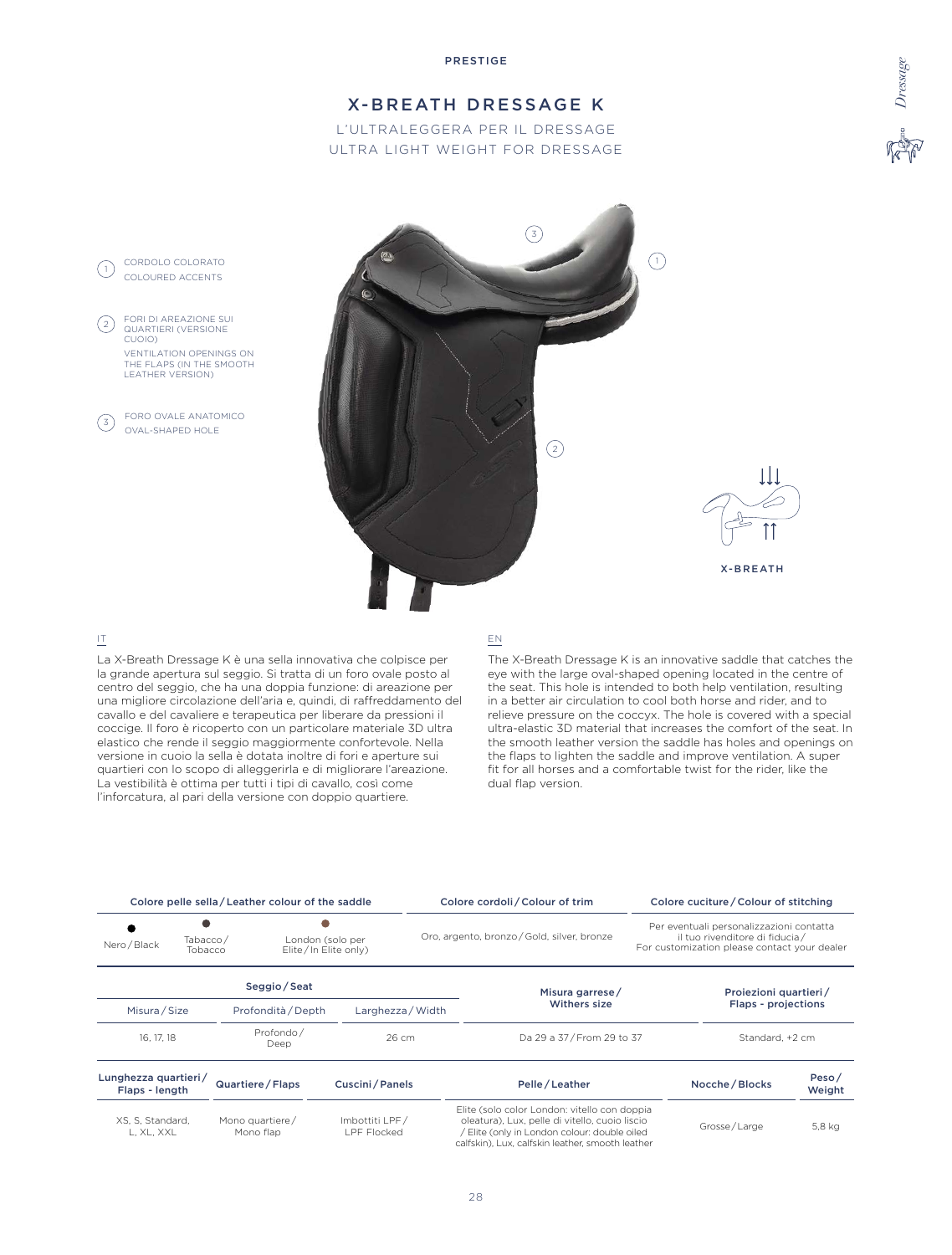# X-OPTIMAX

PER CHI AMA LA RICERCATEZZA FOR THE SOPHISTICATED RIDER



### IT

Sella che offre un'inforcatura molto profonda e confortevole. I cuscini anatomicamente conformati garantiscono una massima libertà di movimento ai muscoli del trapezio. La vestibilità è ottima per le diverse anatomie ed è consigliata anche per i cavalli con il garrese pronunciato.

#### EN

This saddle provides a very deep and comfortable twist. The anatomically shaped panels guarantee maximum freedom of movement for the trapezius muscles. The saddle is an ideal fit for many different horse types and is also recommended for horses with prominent withers.

|                                        |                                                                 | Colore pelle sella / Leather colour of the saddle |                                      |                                                                                                                             | Colore cordoli / Colour of trim                                                                                                                                                                    |                                                                                                                            | Colore cuciture / Colour of stitching |                 |
|----------------------------------------|-----------------------------------------------------------------|---------------------------------------------------|--------------------------------------|-----------------------------------------------------------------------------------------------------------------------------|----------------------------------------------------------------------------------------------------------------------------------------------------------------------------------------------------|----------------------------------------------------------------------------------------------------------------------------|---------------------------------------|-----------------|
| Nero / Black                           | London (solo per<br>Tabacco/<br>Elite/In Elite only)<br>Tobacco |                                                   |                                      | Per eventuali personalizzazioni contatta<br>il tuo rivenditore di fiducia /<br>For customization please contact your dealer |                                                                                                                                                                                                    | Per eventuali personalizzazioni contatta<br>il tuo rivenditore di fiducia/<br>For customization please contact your dealer |                                       |                 |
|                                        |                                                                 | Seggio/Seat                                       |                                      |                                                                                                                             | Misura garrese/                                                                                                                                                                                    |                                                                                                                            | Proiezioni quartieri/                 |                 |
| Misura / Size                          |                                                                 | Profondità / Depth                                |                                      | Larghezza / Width                                                                                                           | Withers size                                                                                                                                                                                       |                                                                                                                            | Flaps - projections                   |                 |
| 16, 17, 18                             |                                                                 | Molto profondo/<br>Very deep                      |                                      | 27 cm                                                                                                                       | Da 29 a 37/From 29 to 37                                                                                                                                                                           |                                                                                                                            | Standard, +2 cm                       |                 |
| Lunghezza quartieri/<br>Flaps - length |                                                                 | Quartiere / Flaps                                 | Cuscini / Panels                     |                                                                                                                             | Pelle/Leather                                                                                                                                                                                      |                                                                                                                            | Nocche / Blocks                       | Peso/<br>Weight |
| XS, S, Standard,<br>L, XL, XXL         |                                                                 | Doppio quartiere/<br>Double flap                  | Imbottiti LPF/<br><b>LPF Flocked</b> |                                                                                                                             | Elite (solo color London: vitello con doppia<br>oleatura), Lux, pelle di vitello, cuoio liscio<br>/ Elite (only in London colour: double oiled<br>calfskin), Lux, calfskin leather, smooth leather |                                                                                                                            | Piccole, grosse / Small, large        | $6.5$ kg        |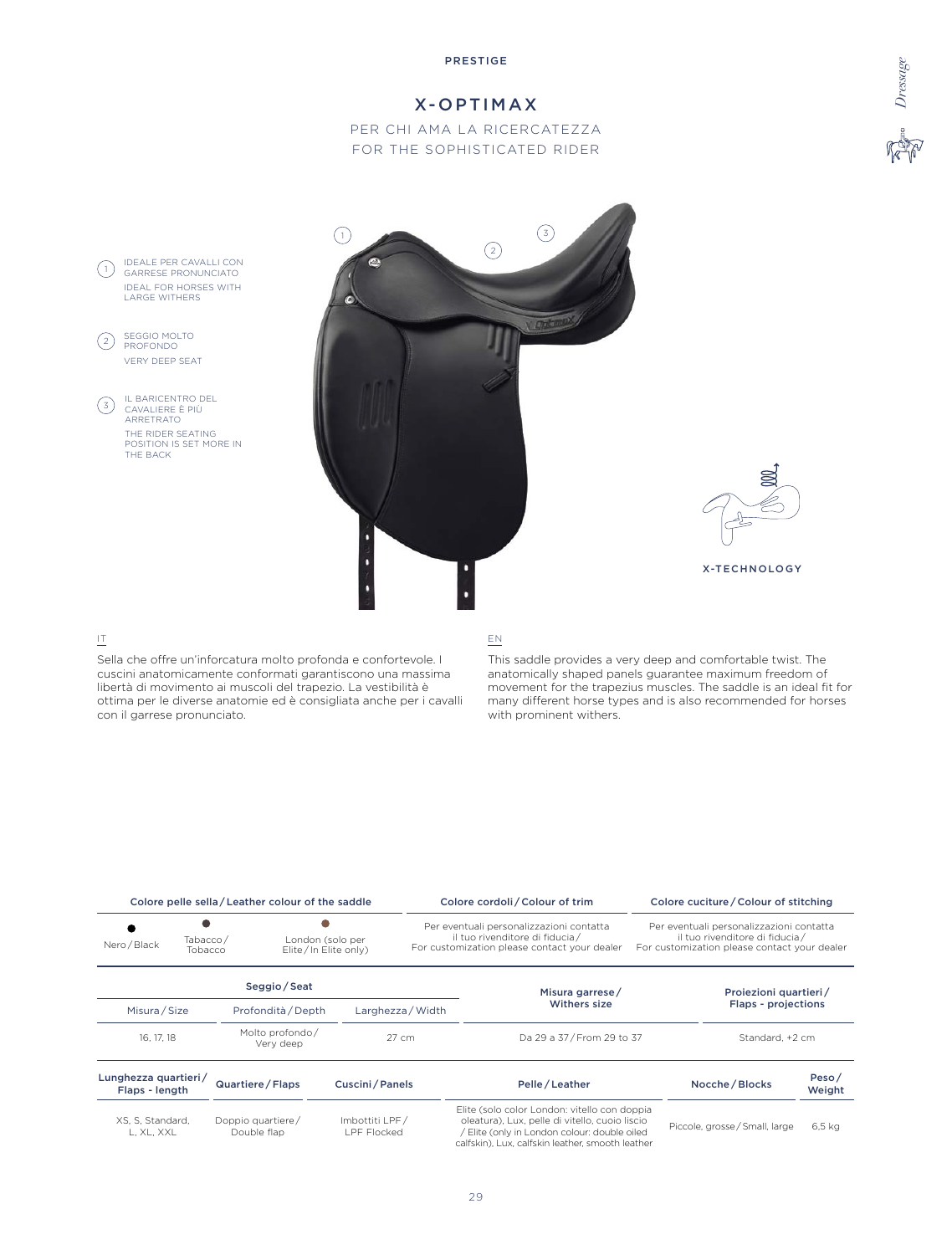

# X-OPTIMAX K

PER UN'EQUITAZIONE MODERNA FOR MODERN RIDING



# IT

L'ultima versione della Optimax, una sella monoquartiere dal look moderno. La sella offre un'inforcatura molto profonda e confortevole e dispone di quartieri avanzati. I cuscini anatomicamente conformati garantiscono una massima libertà di movimento ai muscoli del trapezio. La vestibilità è ottima per le diverse anatomie, ed è consigliata anche per i cavalli con garrese pronunciato. Le nocche sono posizionate più in alto per garantire maggiore libertà alle ginocchia.

#### EN

The newest version of the X-Optimax, a monoflap saddle with a modern look. The saddle has a very deep and comfortable seat, with a more forward cut flap. The anatomically shaped panels ensure greater freedom of movement for the trapezius muscles. The saddle adapts very well to all horses' morphologies, and it is also recommended for horses with prominent withers. The blocks are positioned higher on the flap to ensure more freedom for the rider's knees.

|                                        |                                                                 | Colore pelle sella / Leather colour of the saddle |                                       |                   | Colore cordoli / Colour of trim                                                                                                                                      |  | Colore cuciture / Colour of stitching                                                                                      |                 |
|----------------------------------------|-----------------------------------------------------------------|---------------------------------------------------|---------------------------------------|-------------------|----------------------------------------------------------------------------------------------------------------------------------------------------------------------|--|----------------------------------------------------------------------------------------------------------------------------|-----------------|
| Nero / Black                           | London (solo per<br>Tabacco/<br>Elite/In Elite only)<br>Tobacco |                                                   |                                       |                   | Per eventuali personalizzazioni contatta<br>il tuo rivenditore di fiducia /<br>For customization please contact your dealer                                          |  | Per eventuali personalizzazioni contatta<br>il tuo rivenditore di fiducia/<br>For customization please contact your dealer |                 |
|                                        |                                                                 | Seggio/Seat                                       |                                       |                   | Misura garrese/                                                                                                                                                      |  | Proiezioni quartieri/                                                                                                      |                 |
|                                        | Misura/Size<br>Profondità / Depth                               |                                                   |                                       | Larghezza / Width | Withers size                                                                                                                                                         |  | Flaps - projections                                                                                                        |                 |
| 16, 17, 18                             |                                                                 | Molto profondo/<br>Very deep                      |                                       | $27 \text{ cm}$   | Da 29 a 37/From 29 to 37                                                                                                                                             |  | Standard, +2 cm                                                                                                            |                 |
| Lunghezza quartieri/<br>Flaps - length |                                                                 | Quartiere / Flaps                                 | Cuscini / Panels                      |                   | Pelle/Leather                                                                                                                                                        |  | Nocche / Blocks                                                                                                            | Peso/<br>Weight |
| XS, S, Standard,<br>L. XL. XXL         |                                                                 | Mono quartiere/<br>Mono flap                      | Imbottiti LPF/<br><b>I PF Flocked</b> |                   | Elite (solo color London: vitello con doppia<br>oleatura), Lux, pelle di vitello / Elite (only in<br>London colour: double oiled calfskin). Lux.<br>calfskin leather |  | Grosse/Large                                                                                                               | 6 kg            |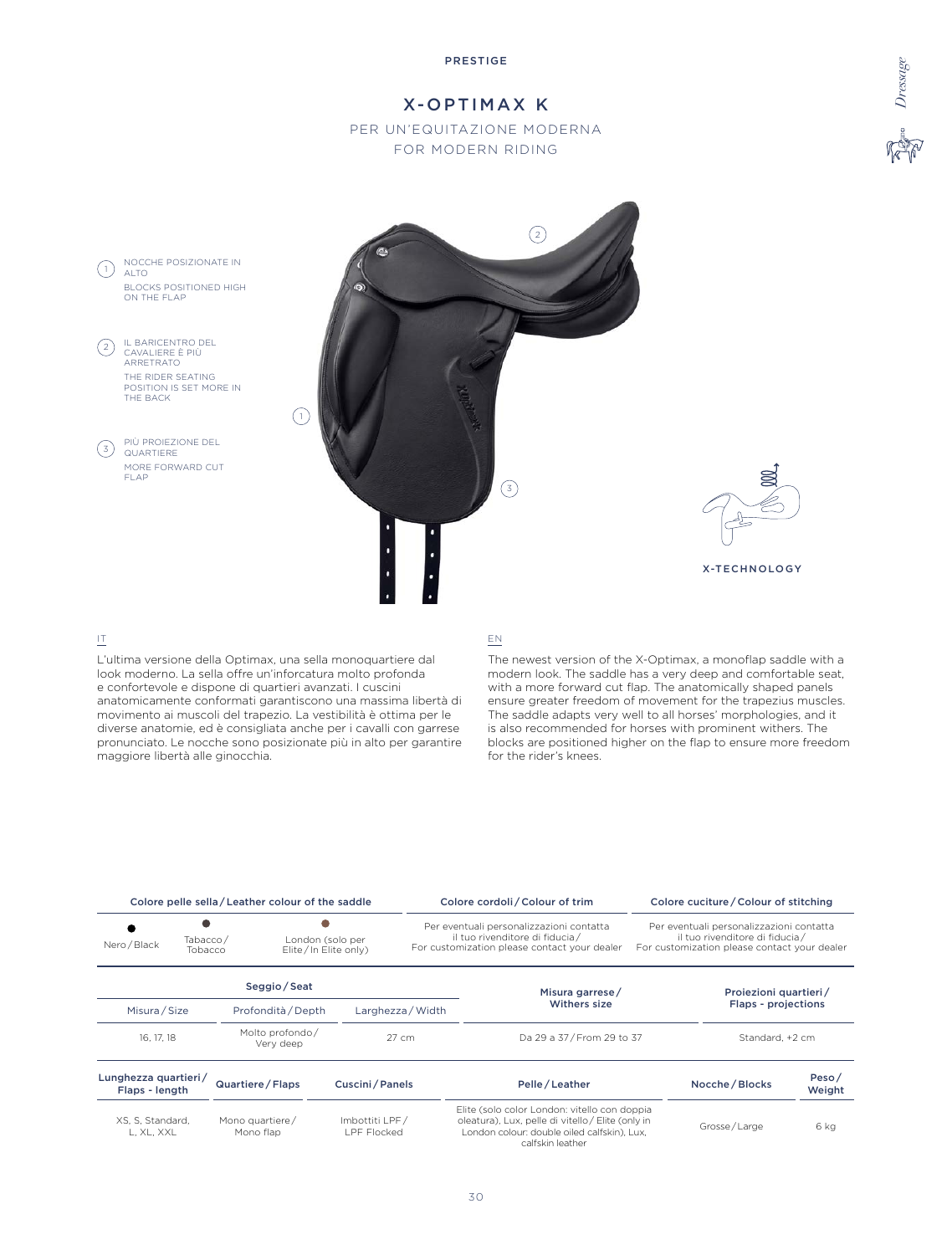







# IT

Sella elegante con telaio standard e dai pellami pregiati. I cuscini lasciano spazio alle spalle del cavallo e si appiattiscono verso il centro della sella. Il seggio è morbido e offre una sensazione di close contact al cavaliere.

### EN

An elegant saddle built on our standard tree, and made in fine leather. The panels are designed to provide more freedom to the horse's shoulders and are flatter towards the centre of the saddle. The seat is soft and provides the rider with a close contact feeling.

|                                                                                 |  | Colore pelle sella / Leather colour of the saddle |                       |                                                                                                                                                                                                                                                           | Colore cordoli / Colour of trim                                                                                                                                                                    |              | Colore cuciture / Colour of stitching |                 |
|---------------------------------------------------------------------------------|--|---------------------------------------------------|-----------------------|-----------------------------------------------------------------------------------------------------------------------------------------------------------------------------------------------------------------------------------------------------------|----------------------------------------------------------------------------------------------------------------------------------------------------------------------------------------------------|--------------|---------------------------------------|-----------------|
| Tabacco/<br>London (solo per<br>Nero / Black<br>Elite/In Elite only)<br>Tobacco |  |                                                   |                       | Per eventuali personalizzazioni contatta<br>Per eventuali personalizzazioni contatta<br>il tuo rivenditore di fiducia /<br>il tuo rivenditore di fiducia/<br>For customization please contact your dealer<br>For customization please contact your dealer |                                                                                                                                                                                                    |              |                                       |                 |
|                                                                                 |  | Seggio/Seat                                       |                       |                                                                                                                                                                                                                                                           | Misura garrese/                                                                                                                                                                                    |              | Proiezioni quartieri/                 |                 |
| Misura/Size<br>Profondità / Depth                                               |  |                                                   | Larghezza / Width     | <b>Withers size</b>                                                                                                                                                                                                                                       | Flaps - projections                                                                                                                                                                                |              |                                       |                 |
| 16, 17, 18                                                                      |  | Profondo/<br>Deep                                 |                       | $27 \text{ cm}$                                                                                                                                                                                                                                           | Da 29 a 37/From 29 to 37                                                                                                                                                                           |              | Standard, +2 cm                       |                 |
| Lunghezza quartieri/<br>Flaps - length                                          |  | Quartiere / Flaps                                 | Cuscini / Panels      |                                                                                                                                                                                                                                                           | Pelle/Leather                                                                                                                                                                                      |              | Nocche / Blocks                       | Peso/<br>Weight |
| XS, S, Standard,<br>L. XL. XXL                                                  |  | Doppio quartiere/<br>Double flap                  | Imbottiti/<br>Flocked |                                                                                                                                                                                                                                                           | Elite (solo color London: vitello con doppia<br>oleatura), Lux, pelle di vitello, cuoio liscio<br>/ Elite (only in London colour: double oiled<br>calfskin), Lux, calfskin leather, smooth leather | Grosse/Large |                                       | 6,6 kg          |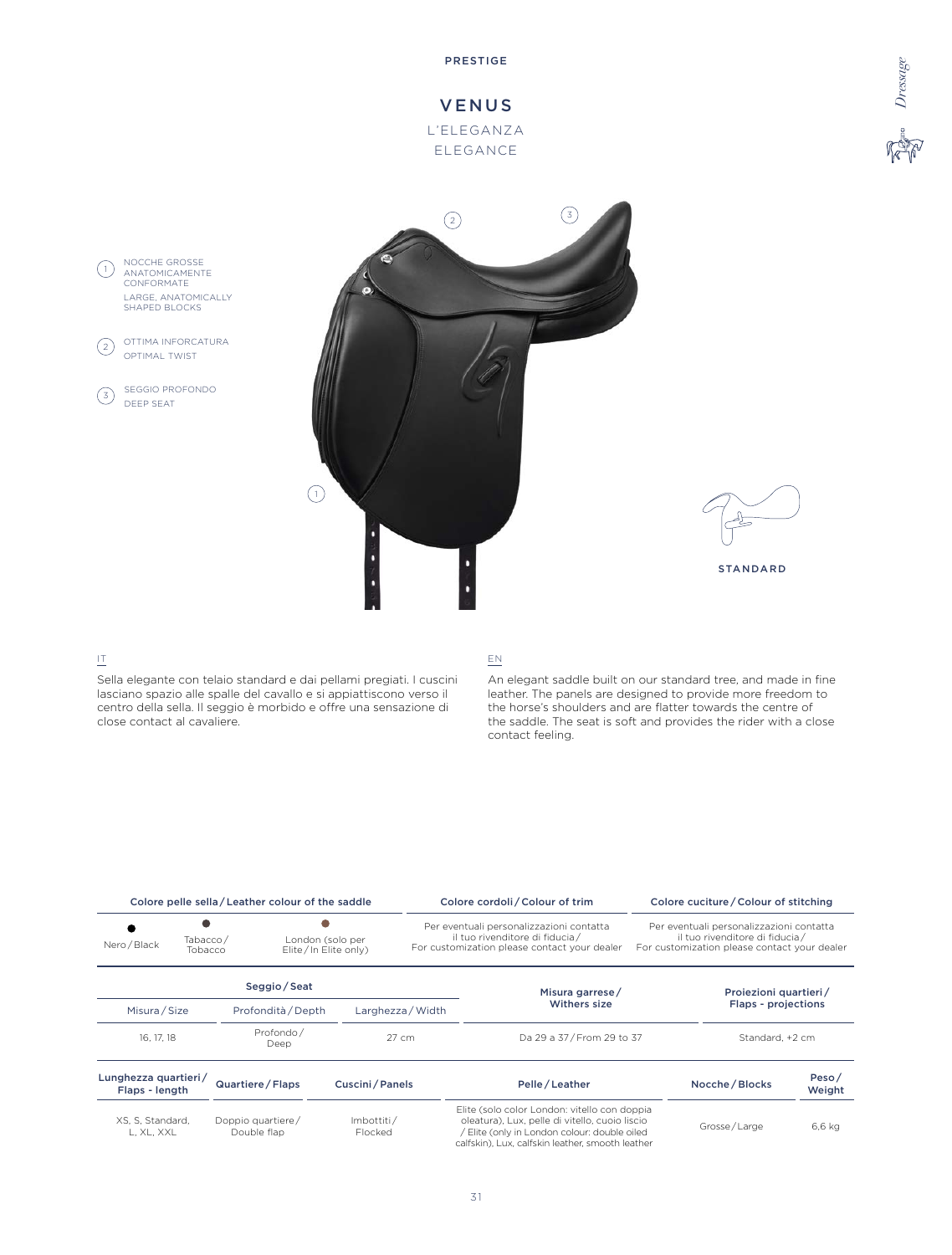

VENUS K L'ELEGANZA ELEGANCE





### IT

Versione mono quartiere del modello Venus. La sella è particolarmente adatta a cavalieri che amano il contatto con il cavallo. Il seggio è morbido e offre una sensazione di close contact al cavaliere. I cuscini si adattano alle diverse morfologie dei cavalli. È indicata per cavalli sportivi, di norma corti e molto muscolosi. Nuova nocca e cuscinetto da luglio 2016.

### EN

The mono flap version of the Venus model. The saddle is particularly suited for riders who love contact with the horse. The seat is soft and provides the rider with a close contact feeling. The panels adapt to the different horse morphologies. It is notably suited for competition horses, that are usually shorter and very muscular. New blocks and knee pads since July 2016.

|                                                                                 |                                     | Colore pelle sella / Leather colour of the saddle |                                                                                                                             |                                                                                                                            | Colore cordoli / Colour of trim                                                                                                                         | Colore cuciture / Colour of stitching |                 |
|---------------------------------------------------------------------------------|-------------------------------------|---------------------------------------------------|-----------------------------------------------------------------------------------------------------------------------------|----------------------------------------------------------------------------------------------------------------------------|---------------------------------------------------------------------------------------------------------------------------------------------------------|---------------------------------------|-----------------|
| London (solo per<br>Tabacco/<br>Nero / Black<br>Elite/In Elite only)<br>Tobacco |                                     |                                                   | Per eventuali personalizzazioni contatta<br>il tuo rivenditore di fiducia /<br>For customization please contact your dealer | Per eventuali personalizzazioni contatta<br>il tuo rivenditore di fiducia/<br>For customization please contact your dealer |                                                                                                                                                         |                                       |                 |
|                                                                                 |                                     | Seggio/Seat                                       |                                                                                                                             |                                                                                                                            | Misura garrese/                                                                                                                                         | Projezioni quartieri/                 |                 |
|                                                                                 | Misura / Size<br>Profondità / Depth |                                                   |                                                                                                                             | Larghezza / Width                                                                                                          | Withers size                                                                                                                                            | Flaps - projections                   |                 |
| 16, 17, 18                                                                      |                                     | Profondo/<br>Deep                                 |                                                                                                                             | 27 cm                                                                                                                      | Da 29 a 37/From 29 to 37                                                                                                                                | Standard, +2 cm                       |                 |
| Lunghezza quartieri/<br>Flaps - length                                          |                                     | Quartiere / Flaps                                 | Cuscini / Panels                                                                                                            |                                                                                                                            | Pelle/Leather                                                                                                                                           | Nocche / Blocks                       | Peso/<br>Weight |
| XS, S, Standard,<br>L. XL. XXL                                                  |                                     | Mono quartiere/<br>Mono flap                      | Imbottiti/<br>Flocked                                                                                                       |                                                                                                                            | Elite (solo color London: vitello con doppia<br>oleatura), pelle di vitello / Elite (only in London<br>colour: double oiled calfskin), calfskin leather | Grosse/Large                          | 6 kg            |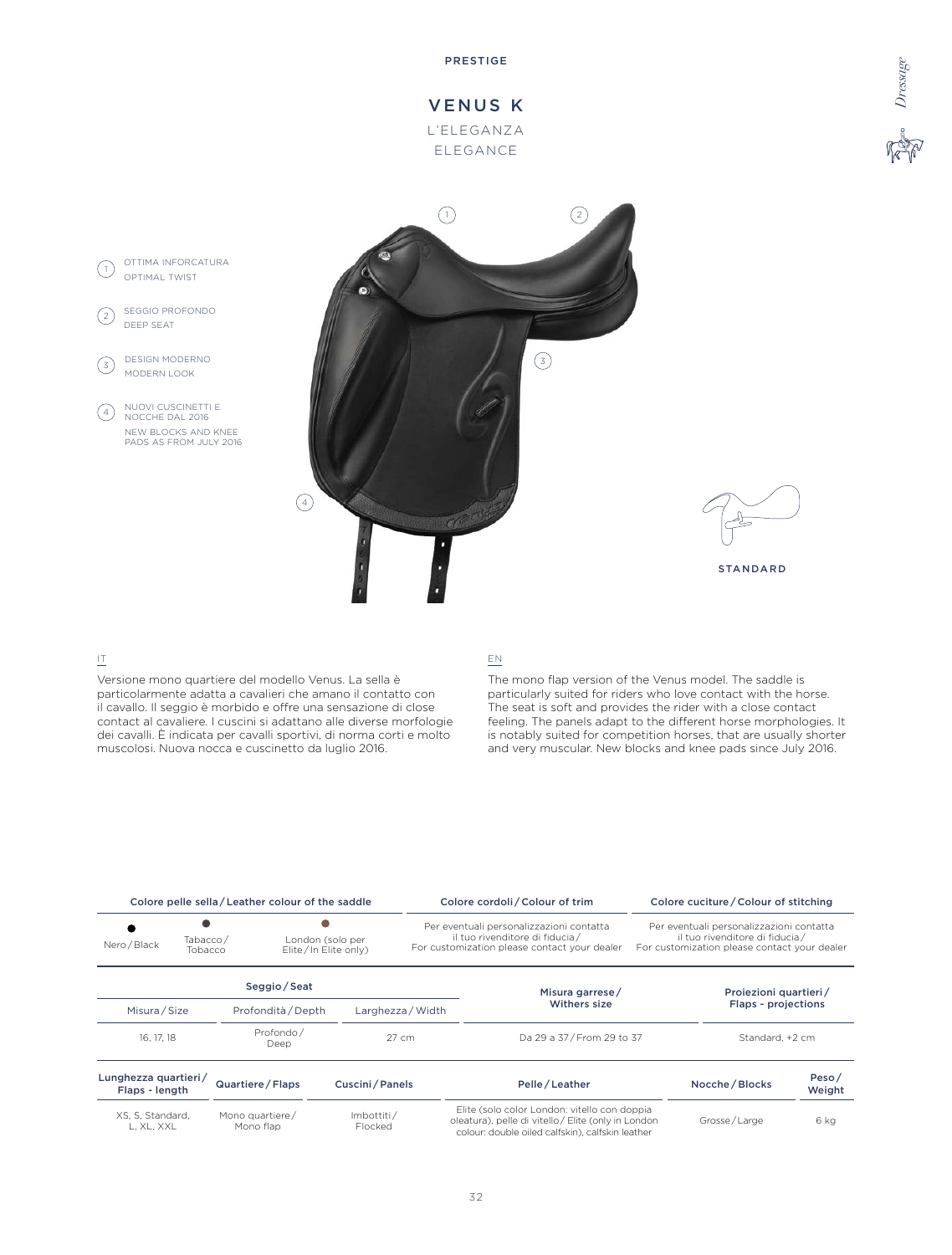# VENUS STYLE

ELEGANZA ED ADATTABILITÀ ELEGANCE AND ADAPTABILITY





### IT

Ultima nata tra le Venus, dal look elegante ma moderno. Le nocche sono grosse e a velcro per una maggior adattabilità. Come nei modelli Venus precedenti i cuscini non sono integrati ai sottoquartieri. La loro novità stà nello scarico all'altezza del muscolo trapezio per permettere al cavallo di muoversi al meglio. I quartieri hanno un riporto grintoso. Il seggio è morbido e offre una sensazione di close contact al cavaliere.

### EN

The newest saddle in the Venus line. The Venus Style boasts an elegant yet modern look with large Velcro blocks for better adaptability. The panels are non integrated and feature a shaved area around the trapezius muscle, allowing the horse more freedom to move at its best. Also included is a bold protection strip at the bottom of the flaps. The seat is soft, and designed to give the rider a close contact feeling.

|                                                                    | Colore pelle sella / Leather colour of the saddle |                       | Colore cordoli / Colour of trim                                                                                             |  | Colore cuciture / Colour of stitching                                                                                       |                     |  |
|--------------------------------------------------------------------|---------------------------------------------------|-----------------------|-----------------------------------------------------------------------------------------------------------------------------|--|-----------------------------------------------------------------------------------------------------------------------------|---------------------|--|
| Nero / Black                                                       | Tabacco/<br>Tobacco                               |                       | Per eventuali personalizzazioni contatta<br>il tuo rivenditore di fiducia /<br>For customization please contact your dealer |  | Per eventuali personalizzazioni contatta<br>il tuo rivenditore di fiducia /<br>For customization please contact your dealer |                     |  |
|                                                                    | Seggio/Seat                                       |                       | Misura garrese/                                                                                                             |  | Proiezioni quartieri/                                                                                                       |                     |  |
| Misura / Size                                                      | Profondità / Depth                                |                       | Withers size                                                                                                                |  |                                                                                                                             | Flaps - projections |  |
| 16, 17, 18                                                         | Profondo/<br>Deep                                 | 27 cm                 | Da 29 a 37 / From 29 to 37                                                                                                  |  | Standard, +2 cm                                                                                                             |                     |  |
| Lunghezza quartieri/<br>Flaps - length                             | Quartiere / Flaps                                 | Cuscini / Panels      | Pelle/Leather                                                                                                               |  | Nocche / Blocks                                                                                                             | Peso/<br>Weight     |  |
| Doppio quartiere/<br>XS, S, Standard,<br>Double flap<br>L. XL. XXL |                                                   | Imbottiti/<br>Flocked | Pelle di bovino / Bovine leather                                                                                            |  | Grosse/Large                                                                                                                |                     |  |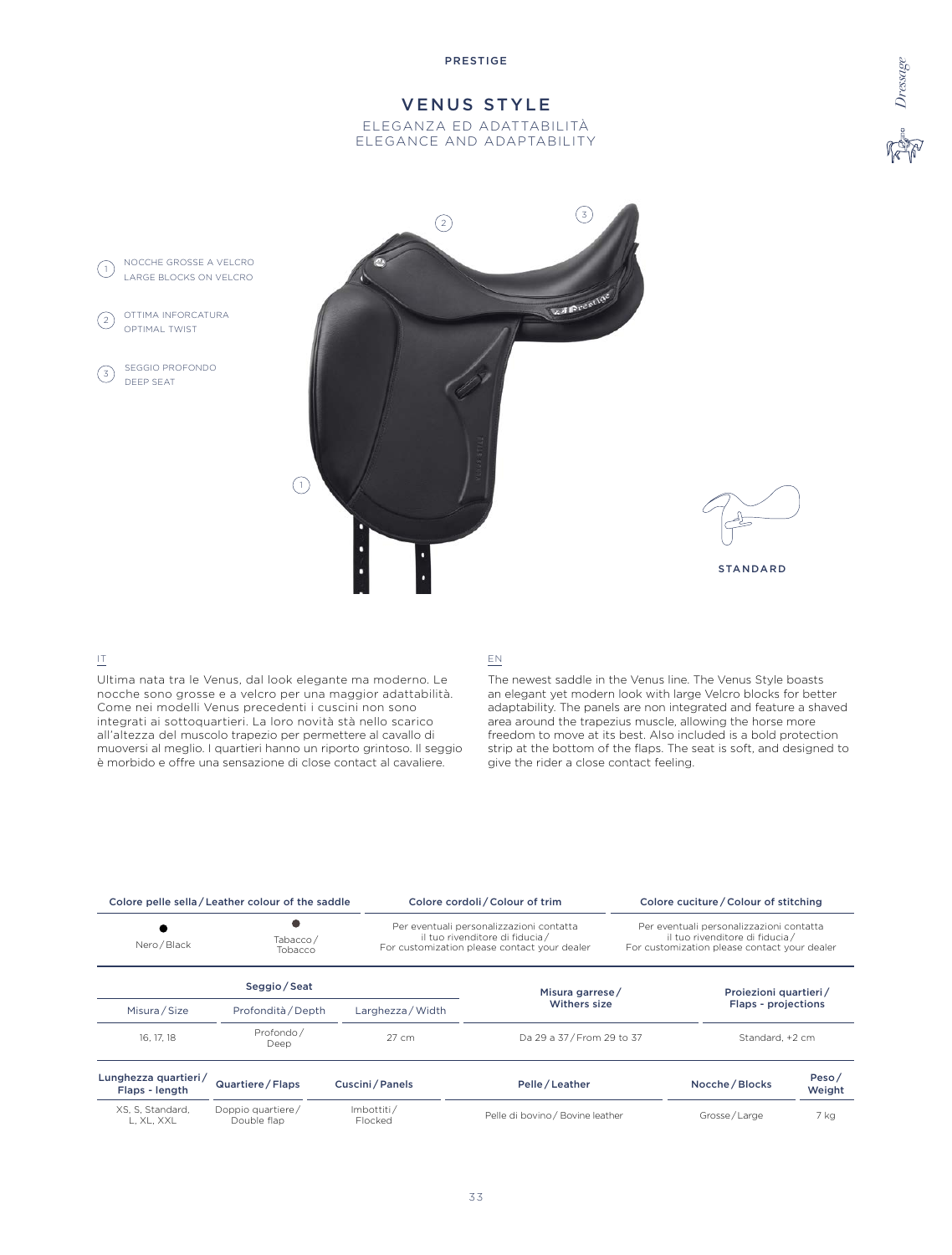# TOP DRESSAGE / TOP DRESSAGE KK

VERSATILITÀ E TRADIZIONE VERSATILITY AND TRADITION



# IT

Sella che si caratterizza per l'estrema adattabilità alle diverse morfologie dei cavalli grazie ai vari tipi di cuscini disponibili. Top Dressage standard: cuscini integrati; cuscini integrati (con cucitura). Top Dressage KK: cuscini corti integrati; cuscini corti (con cucitura) integrati. L'inforcatura è profonda.

# EN

A saddle characterised by its extreme adaptability to the different horse morphologies thanks to the various types of panels available. Top Dressage standard: integrated panels; integrated panels with stitching (gusseted panels). Top Dressage KK: integrated short panels; integrated short panels with stitching (gusseted panels). The twist is deep.

| Colore pelle sella/Leather colour of the saddle |                                  | Colore cordoli / Colour of trim |                                                                  |                 |                                   | Colore cuciture / Colour of stitching |                 |
|-------------------------------------------------|----------------------------------|---------------------------------|------------------------------------------------------------------|-----------------|-----------------------------------|---------------------------------------|-----------------|
| Nero / Black                                    | Tabacco / Tobacco                |                                 |                                                                  |                 |                                   |                                       |                 |
|                                                 | Seggio / Seat                    |                                 |                                                                  | Misura garrese/ |                                   | Proiezioni quartieri/                 |                 |
| Misura / Size                                   | Profondità / Depth               | Larghezza / Width               |                                                                  | Withers size    |                                   | <b>Flaps - projections</b>            |                 |
| 16, 17, 18                                      | Profondo / Deep                  |                                 | 26.5 cm                                                          |                 | Da 29 a 37/From 29 to 37          | Standard, +2 cm                       |                 |
| Lunghezza quartieri/<br>Flaps - length          | Quartiere / Flaps                | Cuscini/Panels                  |                                                                  | Pelle / Leather |                                   | Nocche / Blocks                       | Peso/<br>Weight |
| XS, S, Standard,<br>L, XL, XXL                  | Doppio quartiere/<br>Double flap | Imbottiti/<br>Flocked           | Pelle di bovino, cuoio liscio/<br>Bovine leather, smooth leather |                 | Grosse, piccole / Large,<br>small |                                       | 6.9 kg          |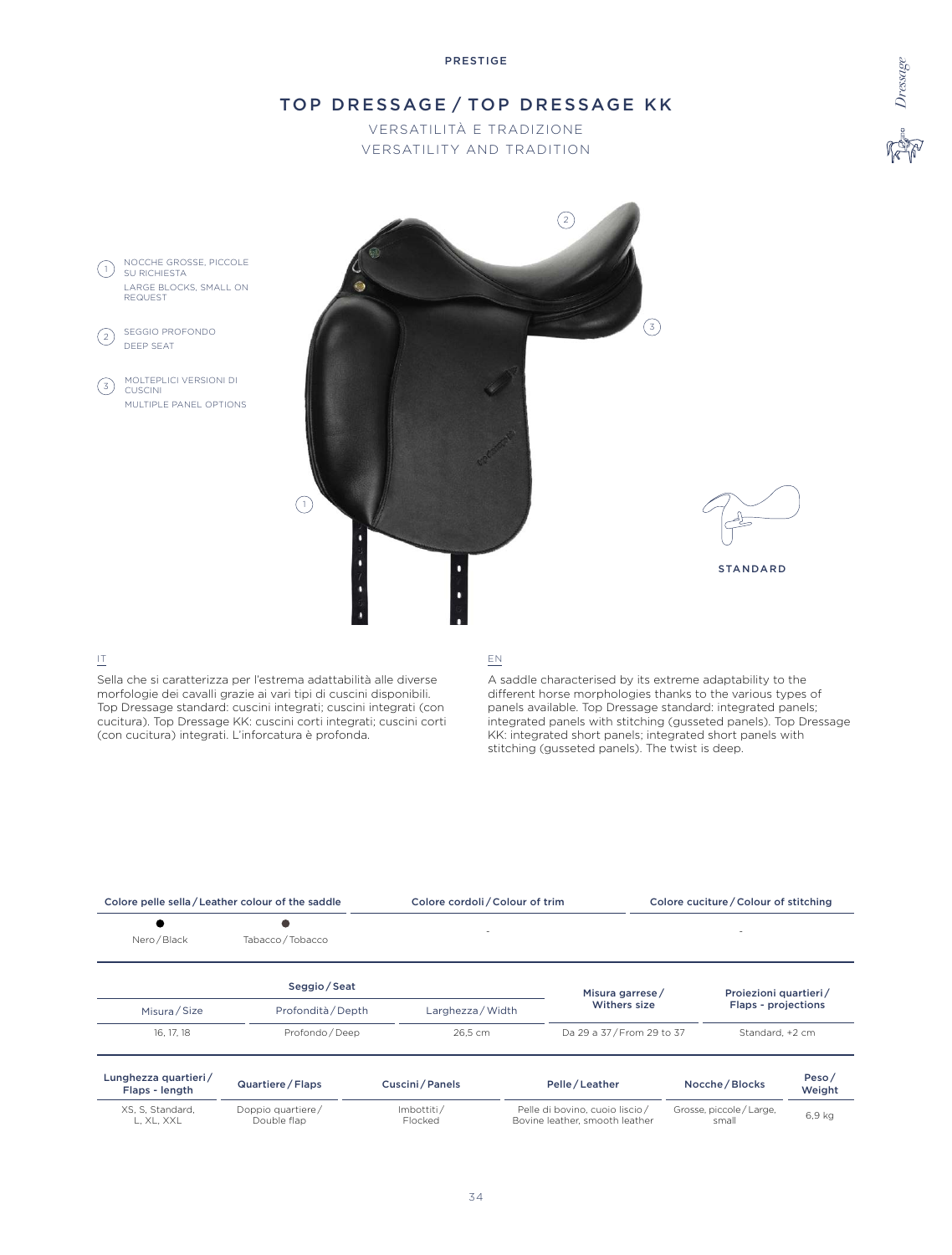# PASSION K DRESSAGE

 EQUILIBRIO E BELLEZZA BALANCE AND BEAUTY





# IT

CUCITURE ELEGANTI (1) COCHORE ELEGANT

MONO QUARTIERE

SEGGIO PROFONDO DEEP SEAT

(3) MONO QUAR

 $\left( 2\right)$ 

La Passion K Dressage è la sella mono quartiere adatta a chi ricerca maggiore vicinanza con il cavallo. È dotata di nocche grosse e morbide. Il seggio è profondo, aiutando il cavaliere a sviluppare il proprio equilibrio pur rimanendo comodo. Questa sella da dressage è disponibile con i cuscini nelle due versioni: imbottiti e latex. La sella è adatta sia ai cavalieri esperti che ai principianti. Le eleganti cuciture bianche che decorano la sella possono essere, su richiesta, tono su tono.

### EN

The Passion K Dressage is the monoflap saddle for the rider who wants close contact. It features large, soft blocks and a deep seat, which helps the rider to find his or her balance while still remaining comfortable. The only dressage saddle available in two panel options: flocked or latex. The saddle is suited for both professional riders and beginners. The elegant white stitching can be made matching on request.

| Colore pelle sella / Leather colour of the saddle |                             |                                     |                   | Colore cordoli / Colour of trim |                                  | Colore cuciture / Colour of stitching                                                                   |                     |  |
|---------------------------------------------------|-----------------------------|-------------------------------------|-------------------|---------------------------------|----------------------------------|---------------------------------------------------------------------------------------------------------|---------------------|--|
| Nero / Black                                      | Tabacco / Tobacco           |                                     |                   |                                 |                                  | Cuciture bianche, su richiesta anche tono su tono/<br>Standard white stitching; tone on tone on request |                     |  |
|                                                   | Seggio / Seat               |                                     |                   | Misura garrese/                 |                                  | Proiezioni quartieri/                                                                                   |                     |  |
| Misura / Size                                     | Profondità / Depth          |                                     | Larghezza / Width |                                 | Withers size                     |                                                                                                         | Flaps - projections |  |
| 16, 17, 18                                        | Profondo/<br>Deep           |                                     | $26 \text{ cm}$   |                                 | Da 29 a 37/From 29 to 37         |                                                                                                         | Standard            |  |
| Lunghezza quartieri/<br>Flaps - length            | Quartiere / Flaps           |                                     | Cuscini/Panels    | Pelle/Leather                   |                                  | Nocche / Blocks                                                                                         | Peso/<br>Weight     |  |
| XS, S, Standard,<br>L, XL, XXL                    | Mono quartiere/<br>Monoflap | Imbottiti. Latex/<br>Flocked, Latex |                   |                                 | Pelle di bovino / Bovine leather |                                                                                                         | 5,9 kg              |  |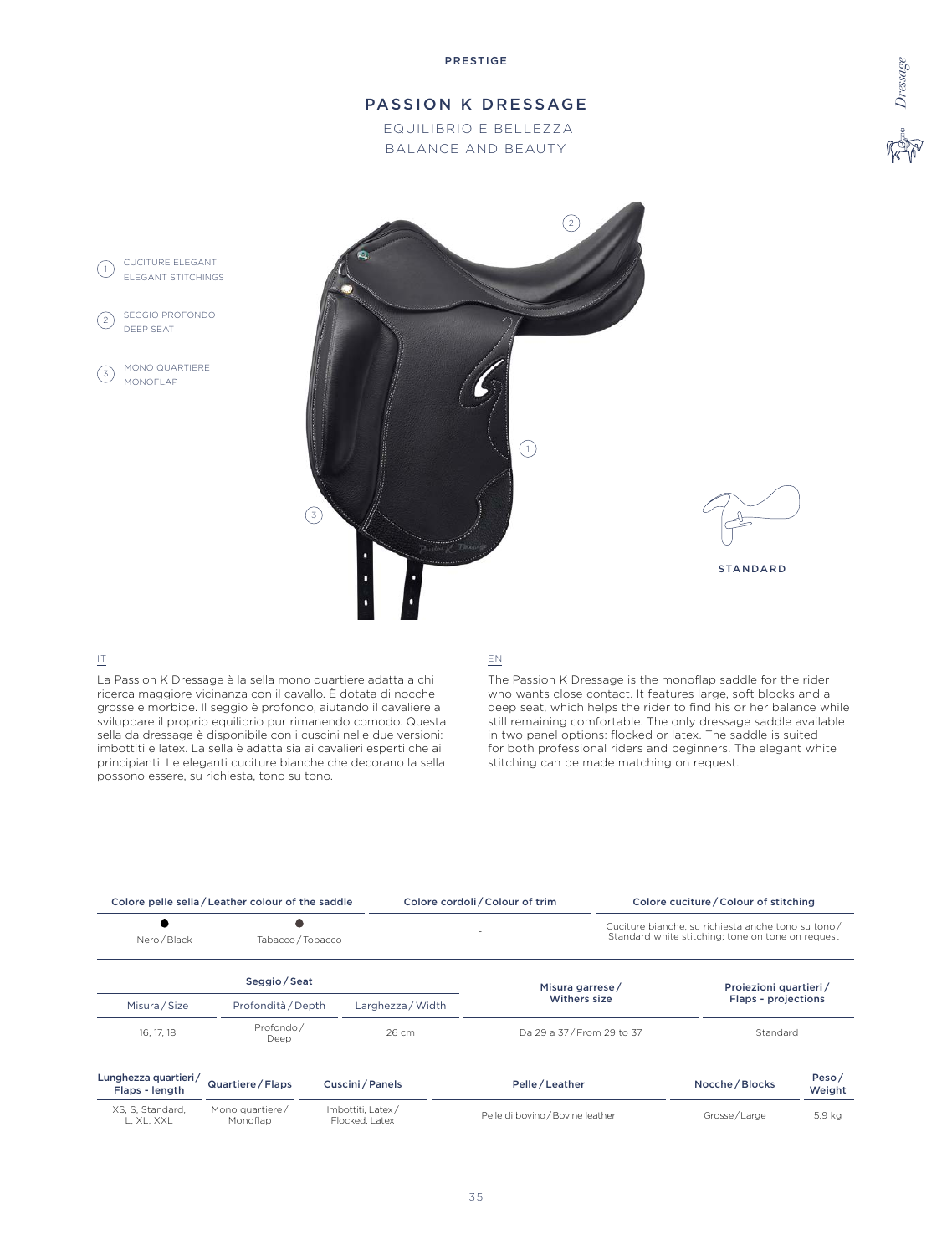# MODENA

SEMPLICEMENTE VERSATILE SIMPLY VERSATILE





# IT

Sella in grado di offrire un'ottima seduta ed uno speciale close contact con il cavallo grazie all'inforcatura profonda e stretta. Risulta particolarmente versatile grazie ai cuscini con cucitura.

# EN

A saddle that provides both excellent stability and close contact with the horse thanks to the deep and narrow twist. The panels with stitching (gusseted panels) allow for a more adaptable fit.

| Colore pelle sella / Leather colour of the saddle |                                     |                   |                   | Colore cordoli / Colour of trim                                  |  | Colore cuciture / Colour of stitching |                 |  |
|---------------------------------------------------|-------------------------------------|-------------------|-------------------|------------------------------------------------------------------|--|---------------------------------------|-----------------|--|
| $\bullet$<br>Nero / Black                         | Tabacco / Tobacco                   |                   |                   |                                                                  |  |                                       |                 |  |
|                                                   | Seggio / Seat                       |                   |                   | Misura garrese/                                                  |  | Proiezioni quartieri/                 |                 |  |
| Misura / Size                                     | Profondità / Depth                  |                   | Larghezza / Width | Withers size                                                     |  | Flaps - projections                   |                 |  |
| 16, 17, 18                                        | Profondo/<br>Deep                   |                   | 26.5 cm           | Da 29 a 37 / From 29 to 37                                       |  | Standard                              |                 |  |
| Lunghezza quartieri/<br>Flaps - length            | Quartiere / Flaps<br>Cuscini/Panels |                   | Pelle / Leather   |                                                                  |  | Nocche / Blocks                       | Peso/<br>Weight |  |
| XS, S, Standard,<br>L, XL, XXL                    | Doppio quartiere/<br>Double flap    | Imbottiti/Flocked |                   | Pelle di bovino, cuoio liscio/<br>Bovine leather, smooth leather |  | Grosse/Large                          |                 |  |